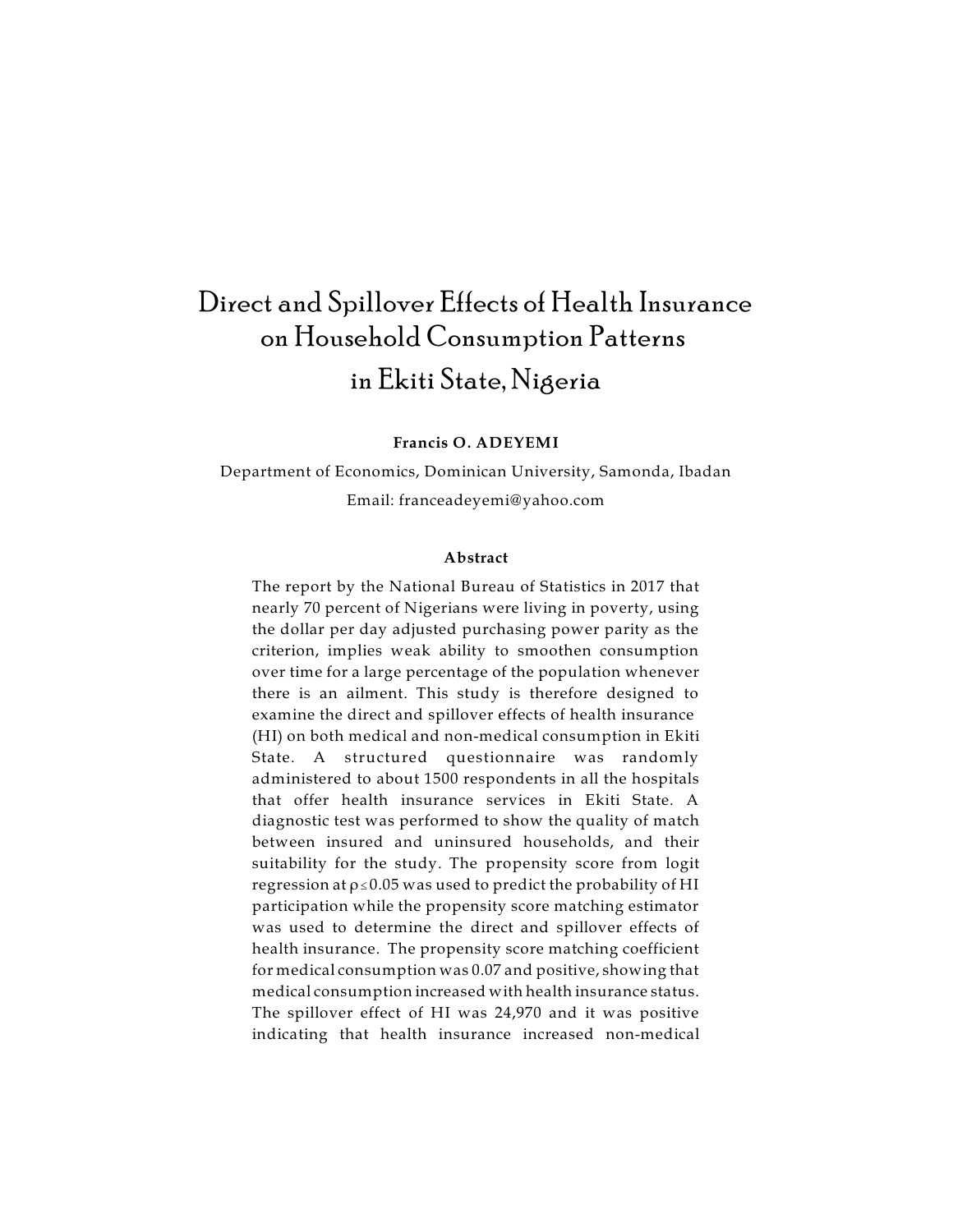consumption of the insured by  $N24,970$  in the period of illness. This implies that health insurance increased the overall consumption of the insured households in the state.

**Keywords:** Direct effect, Spillover effect, Propensity Score Matching, Consumption patterns

#### **Introduction**

Low income and income inequality remain major barriers to consumption of medical care goods in less developed and developing nations of the world (Xu, Evans, Kawabata, Zeramdini, Klavus, & Murray, 2003; Preker & Carrin, 2004). According to Fatukasi and Ayeomoni (2015), income inequality and other health indicators have continued to be problematic in Nigeria despite the importance placed on the enhancement of health care facilities through equal distribution of income among the citizens. There are also reports about the growing profile of income inequality and the challenges it has posed to the health of Nigerians over the years which has brought about an increase in mortality rate, low life expectancy, low level of education and high unemployment rate. This situation is not different in Ekiti State where the majority of heads of household are civil servants and subsistence farmers. A report from the National Bureau of Statistics shows that Ekiti State has the lowest income level and the highest level of income inequality among the South West states (NBS, 2012), hence its choice for this study.

Coupled with this is the inability to effectively and efficiently mobilize and manage the scarce financial resources available for health care which, has always been sub-optimal in Ekiti State. Quite often, households find themselves at the receiving end of catastrophic health spending occasioned by many real and subtle "out-of-pocket" health expenses, in effect, a reduction in consumption of other non-medical goods. This implies that there is a need to promote health insurance which has the ability to offset financial risk in the event of adverse health outcomes (Sheu and Lu, 2014). With health insurance reducing households' exposure to risk, insured households need not save for precautionary motive, thus, the effect may differ in how they redistribute the additional funds.

Health insurance is a way of paying for health care which protects a household from paying the full cost of medical care expenses when sick or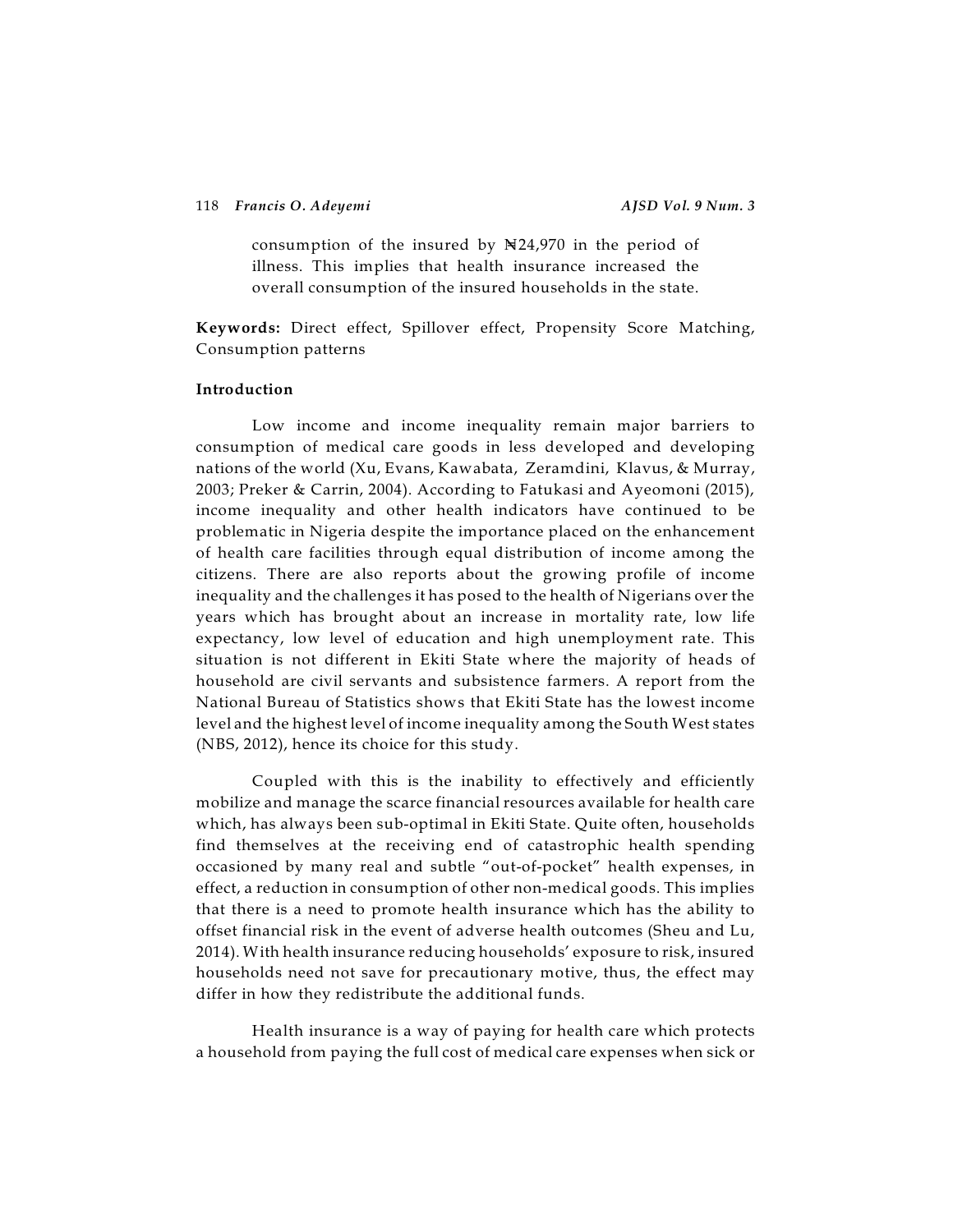#### *Direct & Spillover Effects of Health Insurance on Household Consumption Patterns* 119

injured. In other words, it is a system of advanced financing of health expenditure through donations, premiums or taxes paid into a collective pool to settle all or parts of medical consumption specified by a policy or plan (NHIS, 2013). Among the significant direct effects of health insurance is the improved access to medical consumption notwithstanding income or age group (Cheng and Chiang, 1997). Health insurance further brings about welfare improvement through enhanced health status and maintenance of non-health consumption by ensuring that health expenditure is smoothened over time and that there is no significant decline in household labour supply (Varian, 1992; Townsend, 1994). Other impacts of health insurance include economic benefits to cover the insured households from unforeseen out-ofpocket health expenditures (OOPHEs); and allowing individuals to access necessary medical attention without suffering potentially crippling financial consequences. In addition, insured households experience lower financial tension resulting from medical expenses, lower out-of-pocket health expenditures, lower debt on medical bills, and lower rates of refused medical treatment because of medical debt than the uninsured (Finkelstein et al., 2011).

Also, health insurance, which often lays more emphasis on income redistribution, produces additional effect on a household's consumption distribution outside income protection. This effect of health insurance is termed "Spillover Effect", which goes beyond financial protection from unforeseen medical consumption. This has to do with the ability of the household to smoothen non-medical goods consumption even in the period of illness. The consumption pattern of a household is described as the combination of qualities, quantities, acts and tendencies characterizing a household, a community, or a human group's use of resources or commodities for survival, comfort and enjoyment (NBS, 2012). The types of commodities consumed vary from region to region and can be classified into food and non-food, durable and non-durable goods, and medical and nonmedical goods.

In this study, consumption pattern is defined as how a household varies its consumption between medical and non-medical goods during periods of illness. This pattern of consumption is often altered when a member of the household is ill thereby leading to inability of the household to maintain its consumption pattern by sacrificing non-medical consumption goods for medical goods. Consumption of medical care can be catastrophic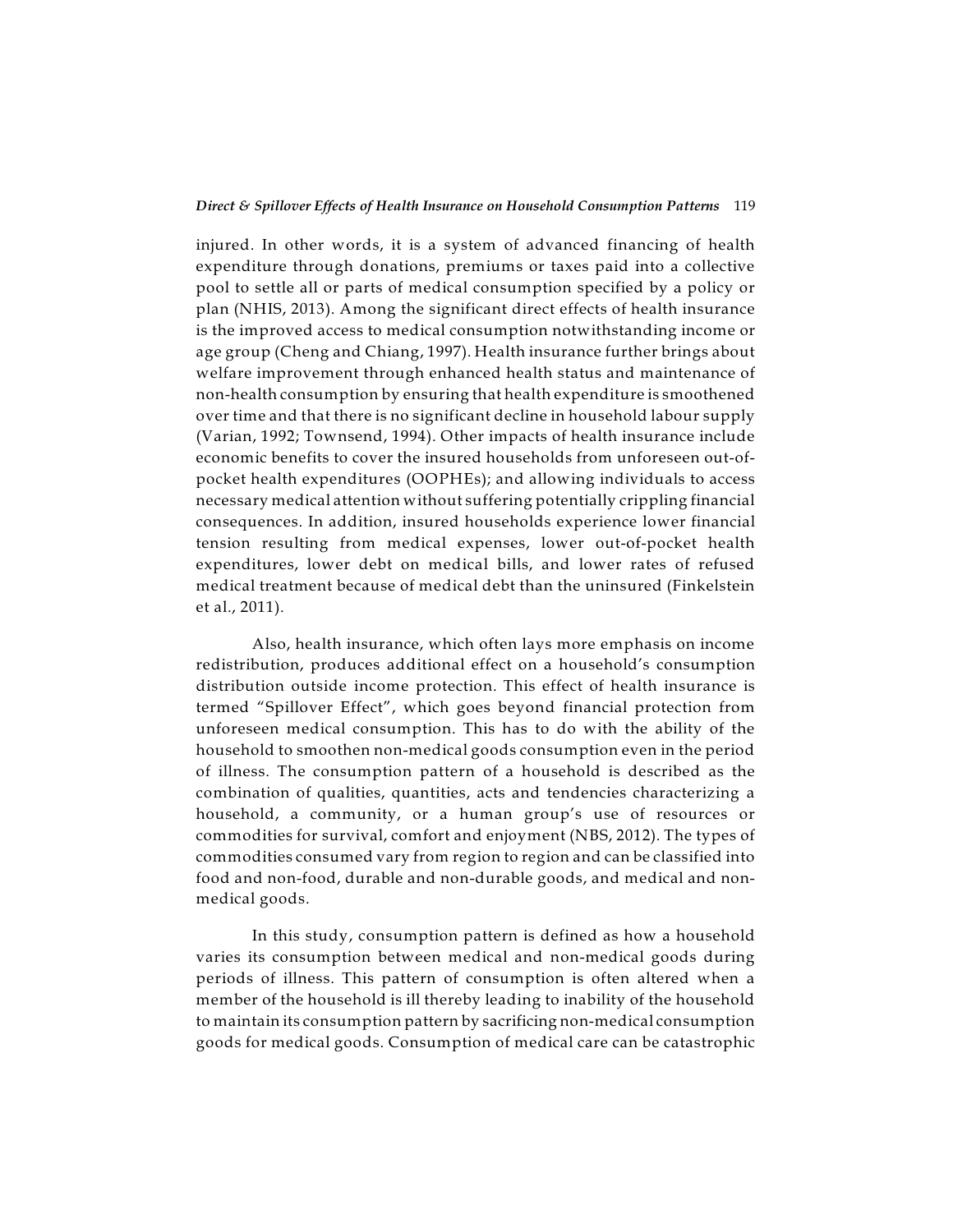when its payment exceeds 40% of household income and leads the household to sacrifice consumption of other items that are necessary for its members' well-being (Uzochukwu and Uju, 2012). For households living close to the poverty line, even a low level of expenditure on health care may be sufficient to push them into poverty. This is because most households in such conditions are without full health insurance coverage, thereby facing the risk of incurring large medical expenditures whenever a member of the household falls ill. Therefore, during illness, health care consumption may depend on health insurance status, and the decision to be insured is driven by expected health care costs (Bolhaar, Lindeboom and van der Klaauw, 2012). Illness disrupts the pattern of household consumption via pressure on household income, and since consumption is a function of income (Keynes, 1936), households need to be insured to be able to smoothen their consumption patterns.

Hence, this study seeks to investigate the direct and spillover effects of health insurance on household consumption patterns using Ekiti State as a case study. Since expenditures on education and medical care are often regarded as important investments in human capital, the study focuses on examining the effects of health insurance on both medical and non-medical consumption patterns of the households. Thus, the research questions are as follows:

- 1. What is the effect of health insurance on medical consumption in the period of health shocks?
- 2. What is the spillover effect of health insurance on non-medical consumption goods during illness?
- 3. Can health insurance reduce households' out-of-pocket health expenditure in the period of illness?

In the light of these questions, this study sets out to examine the direct and spillover effects of health insurance on consumption of medical and non-medical goods within the context of Ekiti State.

The contributions of this paper emanate from expansion of this study to cover non-medical consumption which has not been done in the previous studies on the subject in Nigeria (Onyedibe, Goyit & Gomam, 2012; Obikeze et al. (2013); Olayiwola 2015). Also, some of the existing literature on this subject show that there is no consensus on the effect of health insurance on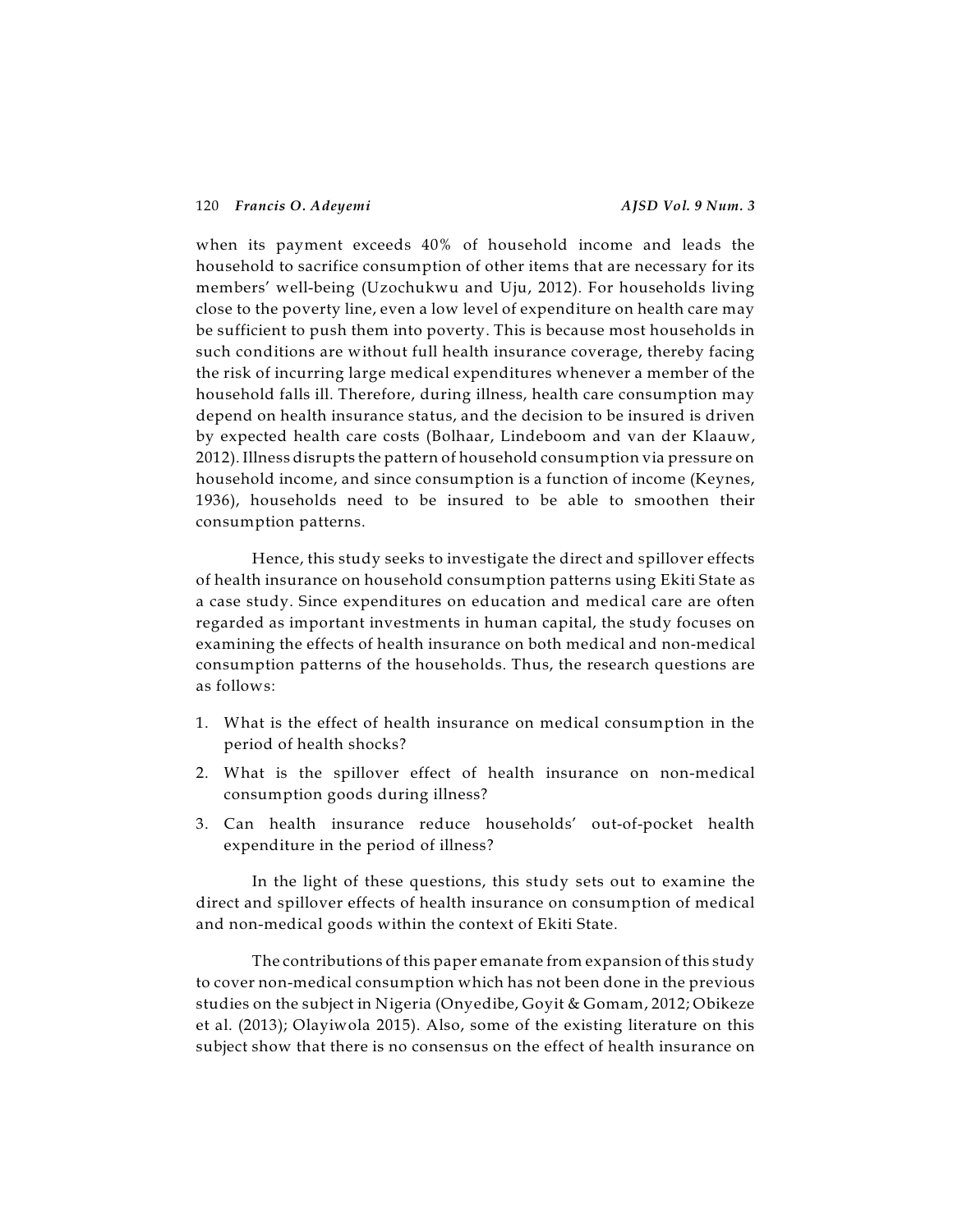consumption (Nyman, 2003; Nyman, 2006). On a general note, the need to effectively and efficiently mobilise and manage the scarce financial resources available for health care which have been reported to always be sub-optimal in Nigeria demands extensive work on health financing. More often than not, the household is left at the receiving end of catastrophic health expenditure elicited by many real and subtle "out-of-pocket" health spending. Therefore, it is only by carrying out research on affordable contributory and innovative financing options such as health insurance that the expectations and targets for health care financing can be met. Hence, it is expected that the funding gaps identified in this research will be addressed through research work on the impact of health insurance programme. Thus, this paper contributes to the existing literature since it intends to use primary data from Nigeria to examine the causal effects of health insurance on consumption patterns among households in Ekiti State.

#### **Background**

Like any other state in Nigeria, orthodox and traditional medical experts provide healthcare services to the people of Ekiti State. The state government further made efforts to set the guidelines for the operation of traditional medical practitioners and the practice of traditional medicine in the state. Statistically, the state has two hundred and eighty-three (283) primary healthcare centres distributed among the local government areas. These primary healthcare centres include the basic health centres, comprehensive health centres, and maternity centres/dispensary centres. The state also boasts seventeen (17) secondary healthcare centres, three (3) specialist health facilities, two (2) tertiary health facilities; a federal government-owned tertiary health centre; one hundred and sixty-three (163) accredited private health facilities, and roughly 7 missionary health facilities.

The distribution of healthcare facilities in Ekiti State is presented in Table 1. The table shows that Ekiti State has 512 health facilities, out of which 380 belong to the public sector while the remaining 132 facilities are private-owned.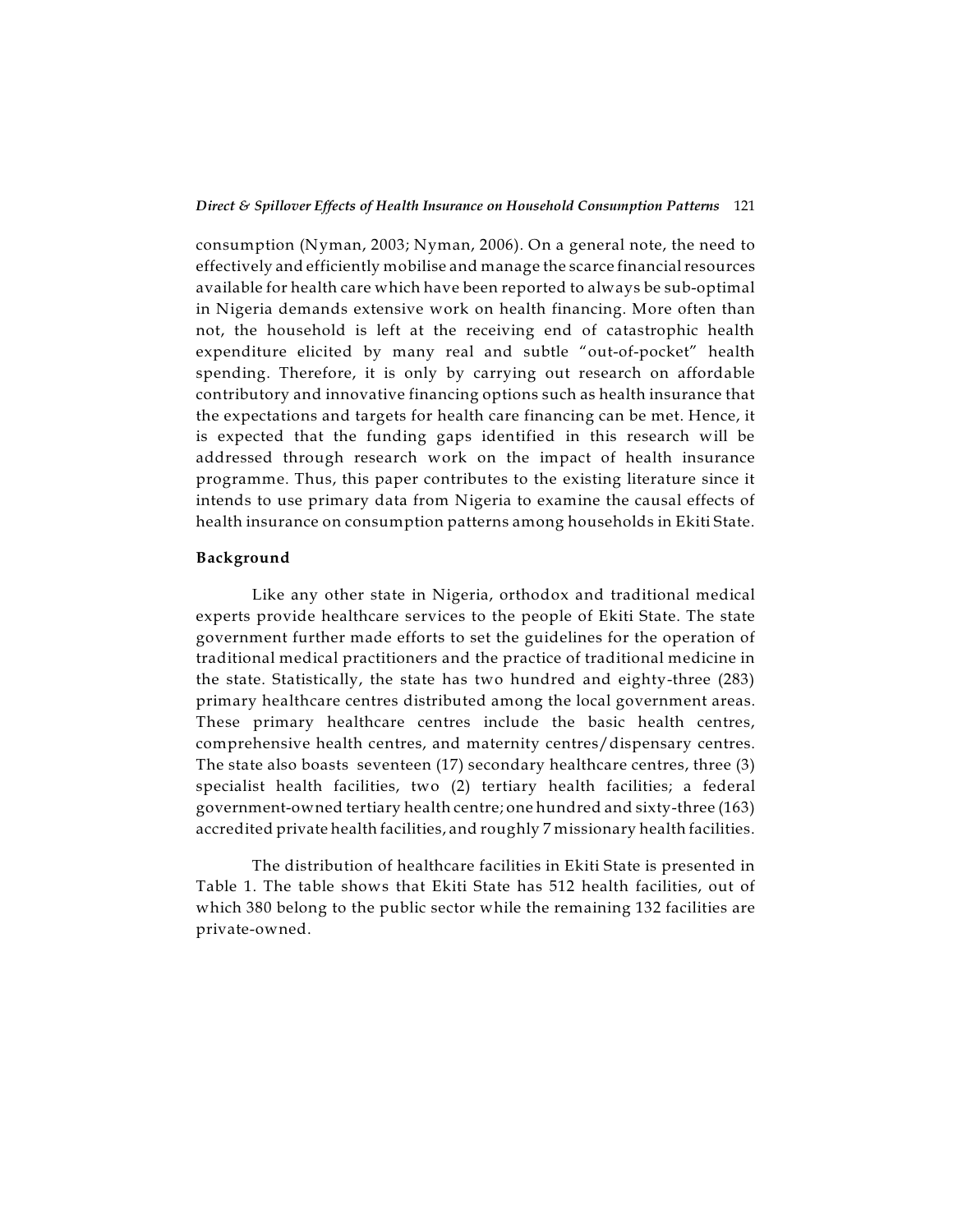| <b>Healthcare Facilities</b> | Number of Healthcare<br>Facilities | Percentage |
|------------------------------|------------------------------------|------------|
| Public                       | 380                                | 74.2       |
| Private                      | 132                                | 25.8       |
| Total                        | 512                                | 100        |

**Table 1: Healthcare Facilities Distribution by Ownership**

*Source:* Computed based on data obtained from Planning, Research and Statistics Department, Ekiti State Ministry of Health, Ado-Ekiti.

#### **Methods**

#### **Data source and description**

The data for the study were collected using a purposive sampling survey carried out from December 2016 to February 2017 in the sixteen local government areas in Ekiti State though with concentration on Ado and Ido/Osi Local Government Areas**.** The reason for the concentration was the presence of teaching hospitals and federal government parastatals and institutions, while their workers are mostly covered by some type of health insurance. A purposive sample is one that is selected based on the knowledge of a population and the purpose of the study. In this case, a purposive sample was employed because those being interviewed fit a specific description (i.e. those who have health insurance and those who do not). The sixteen local government areas in Ekiti State are Ado, Efon, Ekiti-East, Ekiti/South-West, Ekiti-West, Emure, Gbonyin, Ido/Osi, Ijero, Ikere, Ikole, Ilejemeje, Irepodun/Ifelodun, Ise/Orun, Moba and Oye. The target population used in the study were formal sector employees (private or public) and informal sector workers with or without health insurance coverage.

The data was collected through a well-structure questionnaire following the Vietnam Living Standards Survey (VLSS) design. The choice of VLSS was because most of the variables required to proxy items in this study are not captured in the Nigeria Health Living Standard Survey. It is a 45-item questionnaire containing questions regarding respondent household socio-demographic characteristics, health insurance status and rating, health status, health care expenditure and health care utilization, and household non-medical consumption. A total of 1500 questionnaires were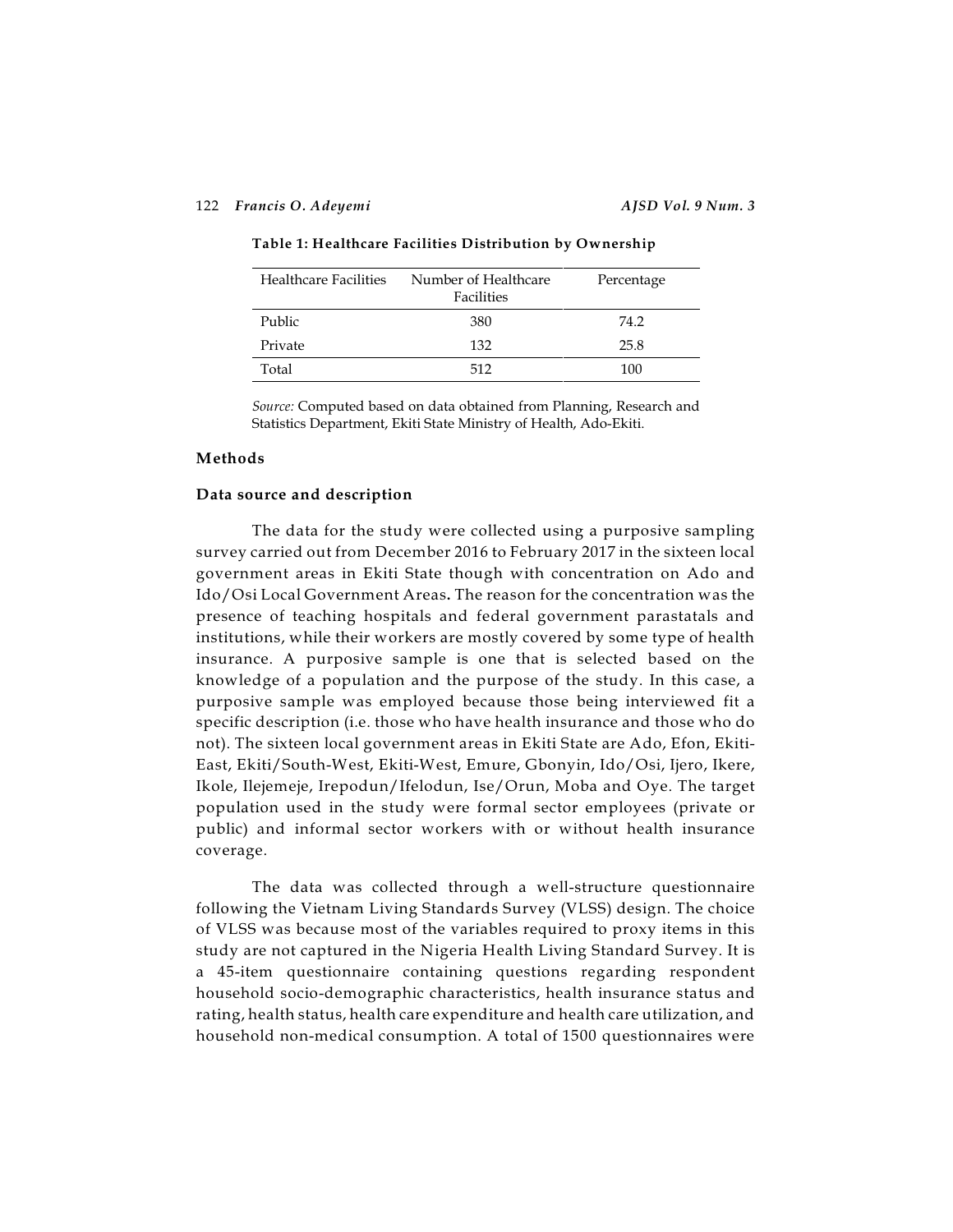#### *Direct & Spillover Effects of Health Insurance on Household Consumption Patterns* 123

administered across the state while 1223 were retrieved. The survey for the study was conducted using trained enumerators. The facilities used in each local government were teaching hospitals, health centres, general hospitals, and private hospitals with health insurance facilities

Health facilities that were participating in health insurance schemes were purposively selected while selection ofrespondents in each facility was randomly done across all the departments. The departmental heads in the case of teaching and general hospitals, and chief Medical Director in private hospitals and matrons of the hospitals used were approached; their cooperation was solicited in view of the sensitive nature of the procedure. The enumerators, through the medical officers and nurses, administered the questionnaire to those who visited the facility during the survey period while the enumerators explained any part of the questions that appeared ambiguous to the respondents. The nurses in the health facilities and some other hospital workers were entrusted with ensuring that the questionnaires were properly filled; they also collected the questionnaires on regular basis for onward transfer to the enumerators. The enumerators assisted in supervising the households' respondents and also double-checked the questionnaires for consistency.

The questionnaire captured all the dependent and independent variables employed in the study. Health insurance status is the first dependent variable. It refers to whether a household is covered by health insurance or not. This variable is dichotomous. Other dependent variables in the equation are expenditure on medical consumption which is proxied by cost of all the medical goods and services consumed during the sick period in the last four weeks, OOPHE is measured by cost of medical care plus cost of non-prescribed medication, special drugs and meals and cost of transportation during the sick period, and non-medical consumption; this is measured by all expenses on all non-medical commodities consumed during the sick period. The independent variables in the equation are household income during the sick period measured by income from employment, gifts and others; the households' health status which could be excellent, very good, good, fair, poor, or very poor; and individual household characteristics which can influence the purchase of health insurance such as household size, level of education, employment status, marital status among others.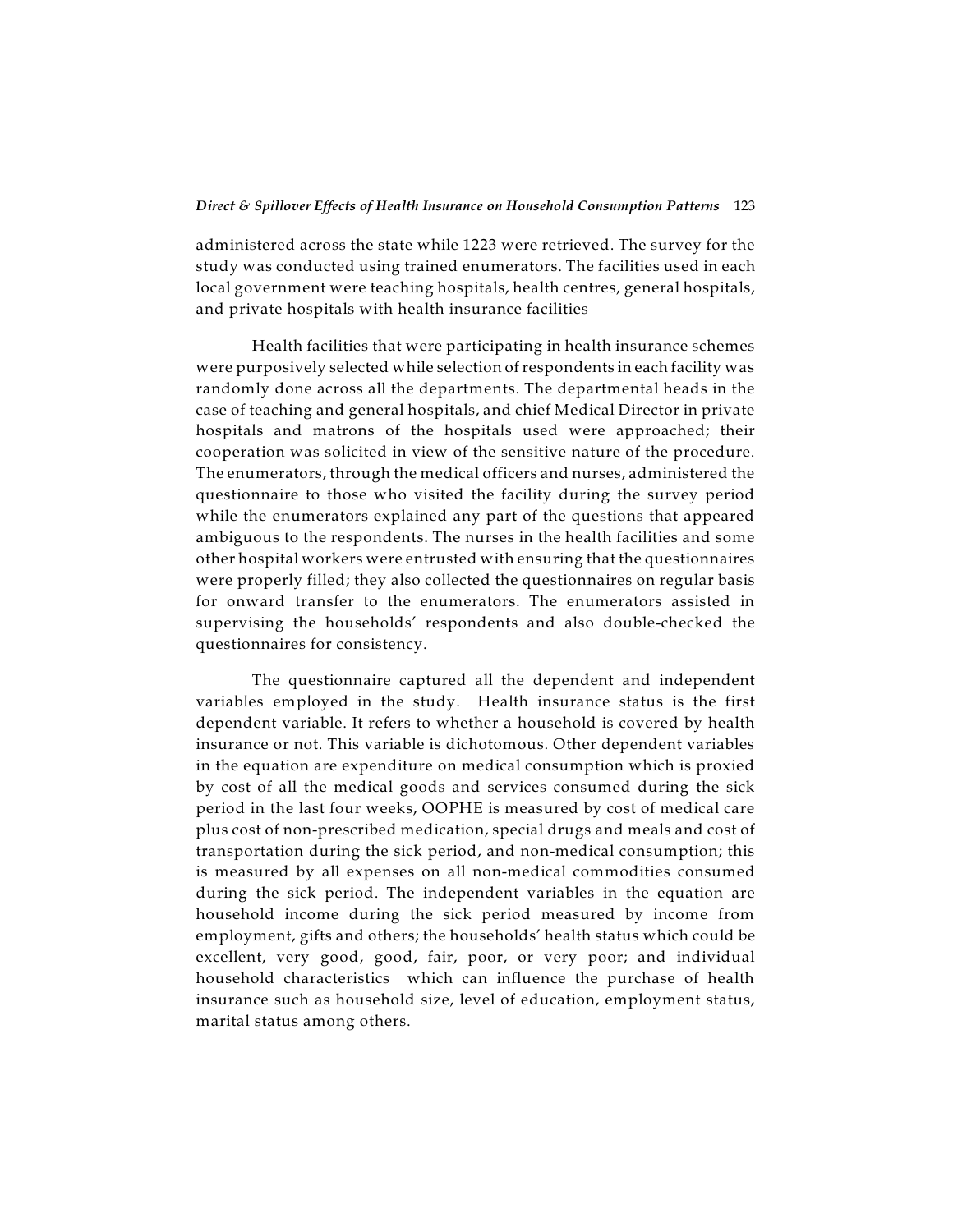#### **Model description**

The propensity score matching (PSM) estimation model was adopted to assess the direct and spillover effects of health insurance on household consumption patterns in Ekiti State. The choice of PSM is its ability to analyse data without the baseline like the one employed in this study as a result of lack of national survey data for variables used. The major strength of the PSM technique is its capacity to redress bias by comparing how outcomes differ for participants (treated) relative to observationally similar non-participants (controlled) (Rosenbaum and Rubin, 1983). This method has turned out to be progressively mainstream and generally utilized as a part of the assessment of economic policy intervention (Becker and Ichino, 2002).

The basic idea behind propensity score matching (PSM) is to match each treatment (participant) with an identical control group (nonparticipants) and then measure the average difference in the outcome variable between the treatment and the control. Some of the studies that have employed this model include Wagstaff and Pradhan (2005), Sheu and Lu (2014), and Cheung and Padieu (2012), among others.

This estimation allows policy evaluation by creating a counterfactual and addressing the household adverse selection problem (Cheung and Padieu, 2012). To compare the level of consumption between participants and non-participants using propensity score matching, we first predict the probability of participating in the scheme using a logit regression. We evaluate the logit model to appraise propensity scores for matching purposes. Propensity score (PS) is the probability of receiving treatment (in this case, given access to health insurance programme), conditional on the observed characteristics of the household. It is interpreted by looking at the values of the odd ratios of all the observed variables generated in the logit model. The essence of the logit regression is to get the mean participation. Thus, it is specified as follows:

$$
H I = \alpha_{3,i} + \delta_{i'i} + \psi_i \tag{1}
$$

where:

*HI* = the households' participation in health insurance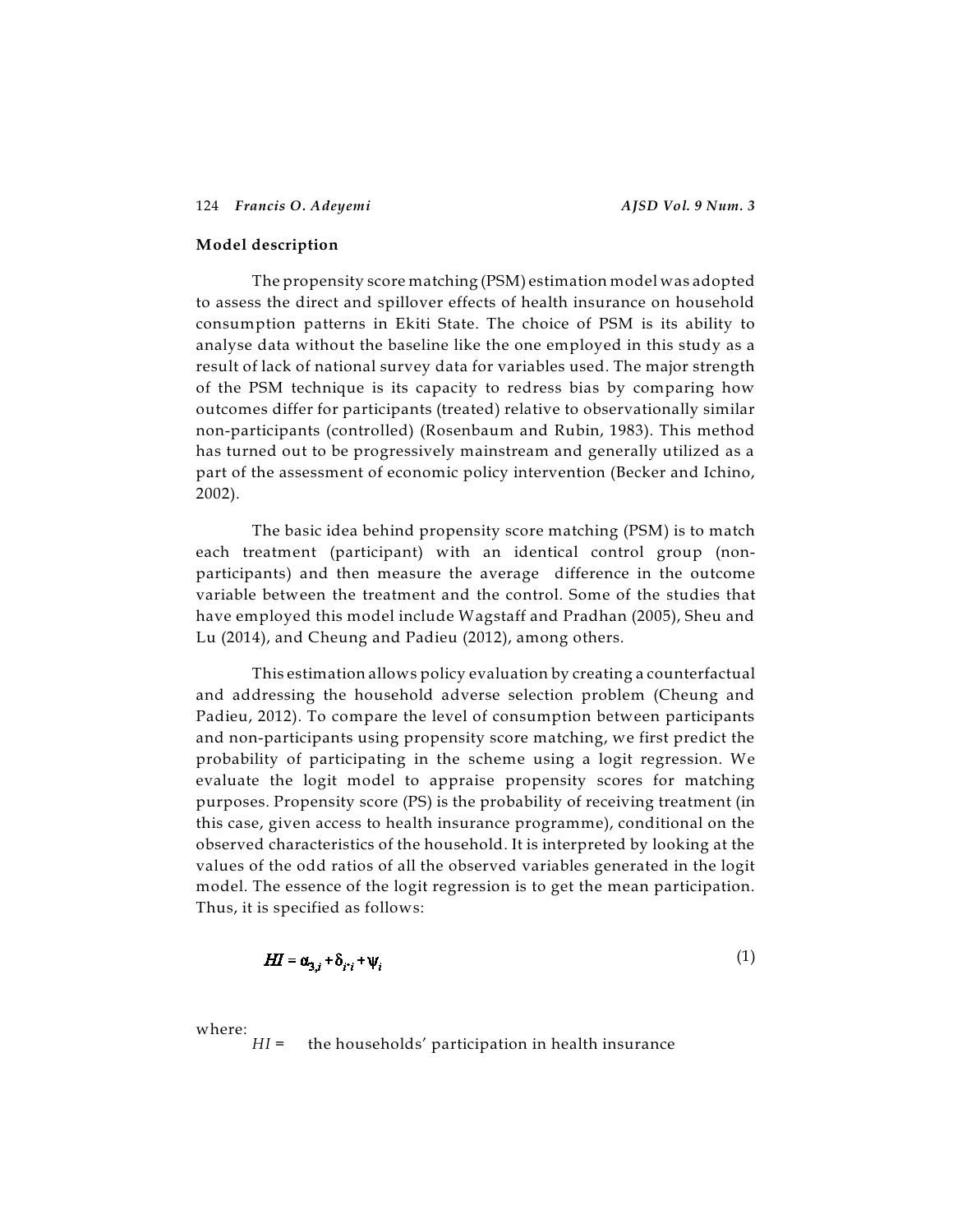- $X_i$  = vector of other variables like households' income during illness*,* and other control variables which include age, gender, education, marital status among others that affect the demand for consumption goods
- á*<sup>i</sup>* = constant term
- $\psi_i$  = error term

This process is followed by generating propensity scores; this is the score assigned to the condition of likelihood of accepting a treatment given pre-treatment attributes (Rosenbaum and Rubin, 1983). This propensity score is assessed keeping in mind the end goal to show the presence (or nonappearance) of the intercession with various observable attributes. For this situation, we evaluate the logit model to appraise propensity scores for matching purposes. The binary outcome for health insurance participation takes a value of one (1) if the household has health insurance policy and zero (0) otherwise. The propensity scores were computed using binary logit regression models given as:

$$
P(X) = Pr\{D = 1/X\} = E\{D/X\}
$$
 (2)

where,  $D = \{0, 1\}$  is the indicator of introduction to participant characteristics (dependent variable). That is, D=1 if participated and *D*=0 if not participated, *X* is the multidimensional vector of observed characteristics. These independent variables are those which are expected to jointly determine the probability of participating in the scheme.

Given the assumption that selection into the scheme is based on observable characteristics alone $^1$ , we matched the two groups to ensure their suitability for the analysis. Estimated propensity scores allowed construction of comparison groups by matching the propensity scores of the households with health insurance and households without health insurance. Once treatment groups were matched with control groups, the difference between

 $^{\rm 1}$ See Dehejia and Wahba (1999), Heckman, Ichimura, Smith, and Todd (1998), Smith and Todd (2001) for evaluation of matching estimator.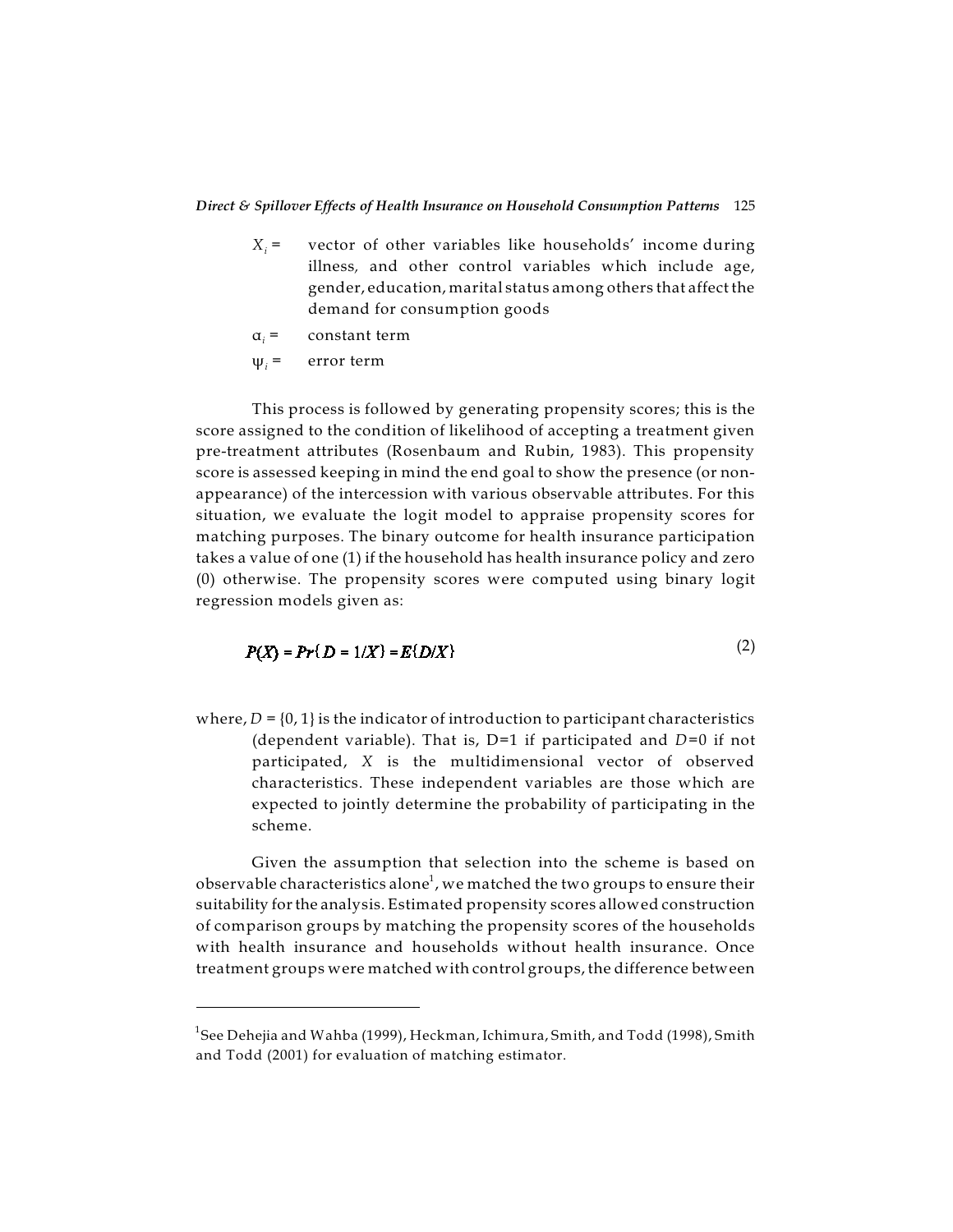the mean outcome of the programme treatment and the mean outcome of the matched control groups could be measured. However, when estimating, propensity score matching required different matching algorithms which included radius matching, nearest-neighbour, stratification matching and kernel matching.

We thereafter assessed the quality of match, keeping in mind the end goal to get an unbiased estimate and to survey the matching quality. In addition to this assessment, a balancing test was performed which was principally concerned about the degree to which the distinction in the covariates between the treated and control groups had been removed, so that, any distinction in result factors between the two groups could be surmised as coming exclusively from the treatment group. There are two different ways through which adjusting of the covariates can be confirmed. The t-stats of difference in means of observable characteristics are used to examine the quality of the matching before the match and after the match. Before matching, differences between the treated and the control groups are not unexpected; yet in the wake of matching, the observed covariates ought to be adjusted in both groups, and henceforth no huge contrasts ought to be found (Caliendo and Kopeinig, 2005).

Lastly, the impact was estimated. This involved estimating the effect of health insurance on all the outcome variables, i.e., estimating the average treatment effect on the treated (ATT), average treatment effect on the untreated (ATU), and average treatment effect (ATE).

# **Average Treatment Effect on the Treated (ATT)**

This is the mean effect of an intervention through the mean difference in the outcomes of the matched pairs. Let  $Mc^{part}$  and  $Mc^{non-part}$ be the expenditure on medical and non-medical consumption (total consumption) for insured and uninsured households, respectively, and  $D \in \{0,1\}$  the indicator of enrollment status. The propensity score was defined by Rosenbaum and Rubin (1983) as the conditional probability of participation, given observed characteristics:

$$
p(X) = Pr(D = 1 | X) = E(D | X)
$$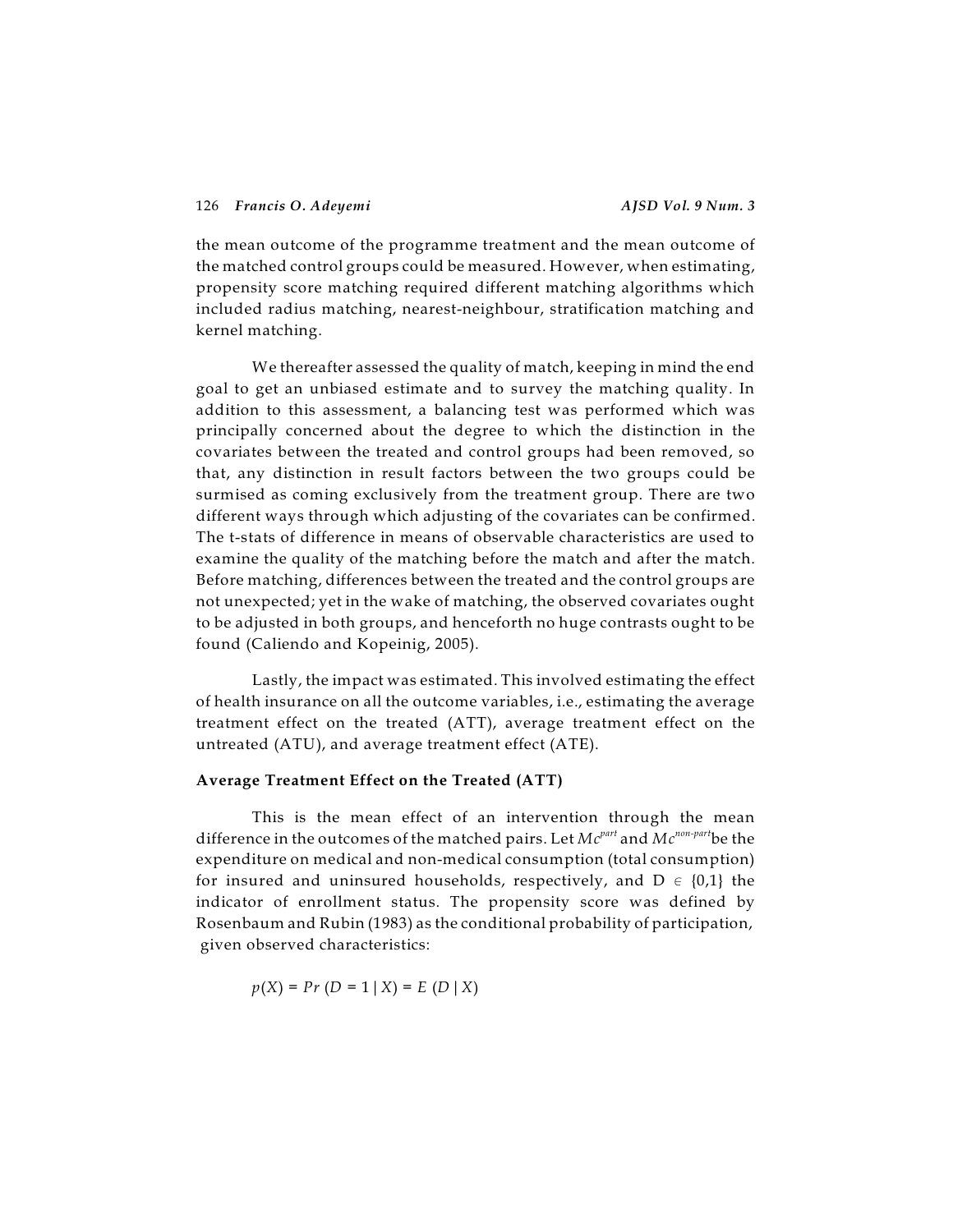where *X* is the vector of observed variables. Given the propensity score  $p(X)$ , the average effect of treatment on the treated (ATT) can be estimated as follows:

$$
ATT = E(\Delta \; Mc \mid D = 1, \; X)
$$
  
=  $E(Mc^{part} - Mc^{non-part} \mid D = 1, \; X)$   
=  $E(Mc^{part} \mid D = 1, \; X) - E(Mc^{non-part} \mid D = 1, \; X)$   
=  $E[Mc^{part} \mid D = 1, \; p(X)] = E[Mc^{non-part} \mid D = 0, \; p(X)]$  (3)

where:

*D* = 1 denotes programme participation (treatment)

- *×* is a set of conditioning variables on which the subjects will be matched and
- $E(Mc^{non-part} \mid D = 1, X)$  is the mean of the counterfactual and denotes what the outcome would have been among participants had they not participated in the programme. However, PSM provides a way of estimating this counterfactual.

Equation (3) gives the average programme impact under the conditional independence assumption (CIA) $^{\rm 2}$  and overlap assumption $^{\rm 3}$ . A unique advantage of PSM is that instead of matching subjects on a vector of

 $^2$  Conditional independence assumption means that conditional on X, the outcomes are independent of treatment, i.e., after controlling for X, the assignment of units to treatment is 'as good as random.' This assumption is also known as selection on observables, and it requires that all variables relevant to the probability of receiving treatment be observed and included in X. This allows the untreated units to be used to construct an unbiased counterfactual for the treatment group.

 $^3$  Overlap means that for each X, there are both treated and control groups, i.e.  $0 \leq p$ r(D=1|X|<1. This implies that the probability of receiving treatment for each possible value of the vector  $X$  is strictly within the unit interval: as is the probability of not receiving treatment. This assumption of common support ensures that there is sufficient overlap in the characteristics of treated and untreated units to find adequate matches.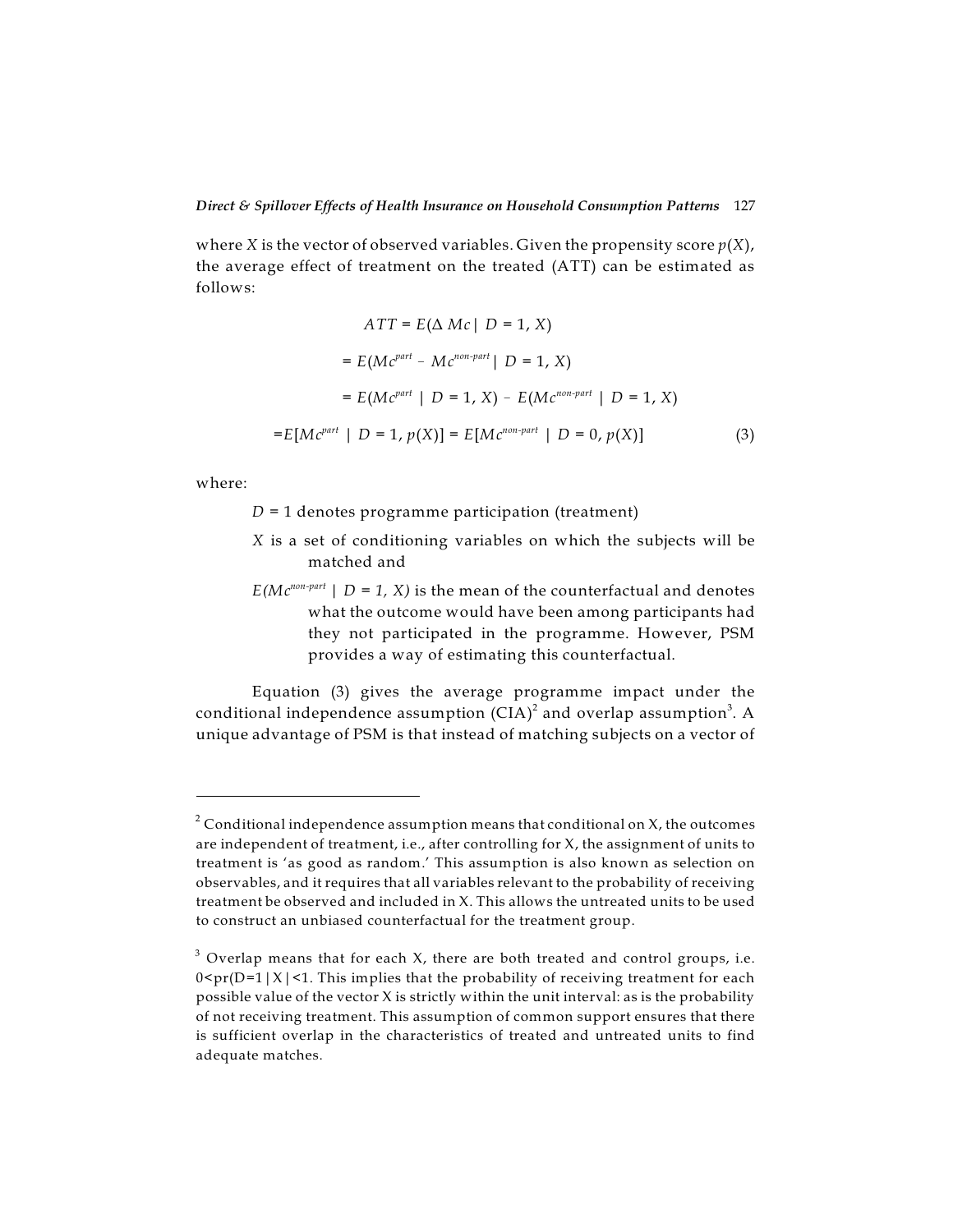characteristics, we only need to match on a single item, i.e., the propensity score that measures the probability of participating in the programme.

#### **Average Treatment Effect on the Untreated (ATU)**

This is the measure of treatment effect on the untreated. That is, the effect of the intervention on non-participant if he/she had participated.

$$
ATU = \frac{ATE}{P(D=0)} - ATT * \frac{P(D=1)}{P(D=0)}
$$
(4)

where:

*ATE* = the effect on the individual drawn at random,

- $P(D=1)$  = the probability that the sample population is with an intervention and
- $P(D=0)$  = the probability that the sample population is without an intervention. (0, 1) is the treatment indicator.

### **Average treatment effect (ATE)**

This is the average effect of the treatment for an individual drawn at random from the overall population. It is calculated as follows:

$$
ATE = ATT \cdot P(D = 1) + ATU \cdot P(D = 0) \tag{5}
$$

Equation (5) shows the relationship between ATT (average treatment on the treated), ATE (average treatment effect on an individual) and ATU (average treatment on the untreated).

#### **Balanced Diagnostics Test**

The basic idea behind statistical matching (Rubin, 1974) is to recognize, in a large pool of potential comparison observation, a sufficient number of samples that closely resemble the treated units, that is, to verify whether the observed group and matched control units have the same characteristics. Table 2 shows after-matching means of the co-variates used in the logit regressions for enrolment in health insurance. In other words, we matched each treated unit using kernel matching algorithms.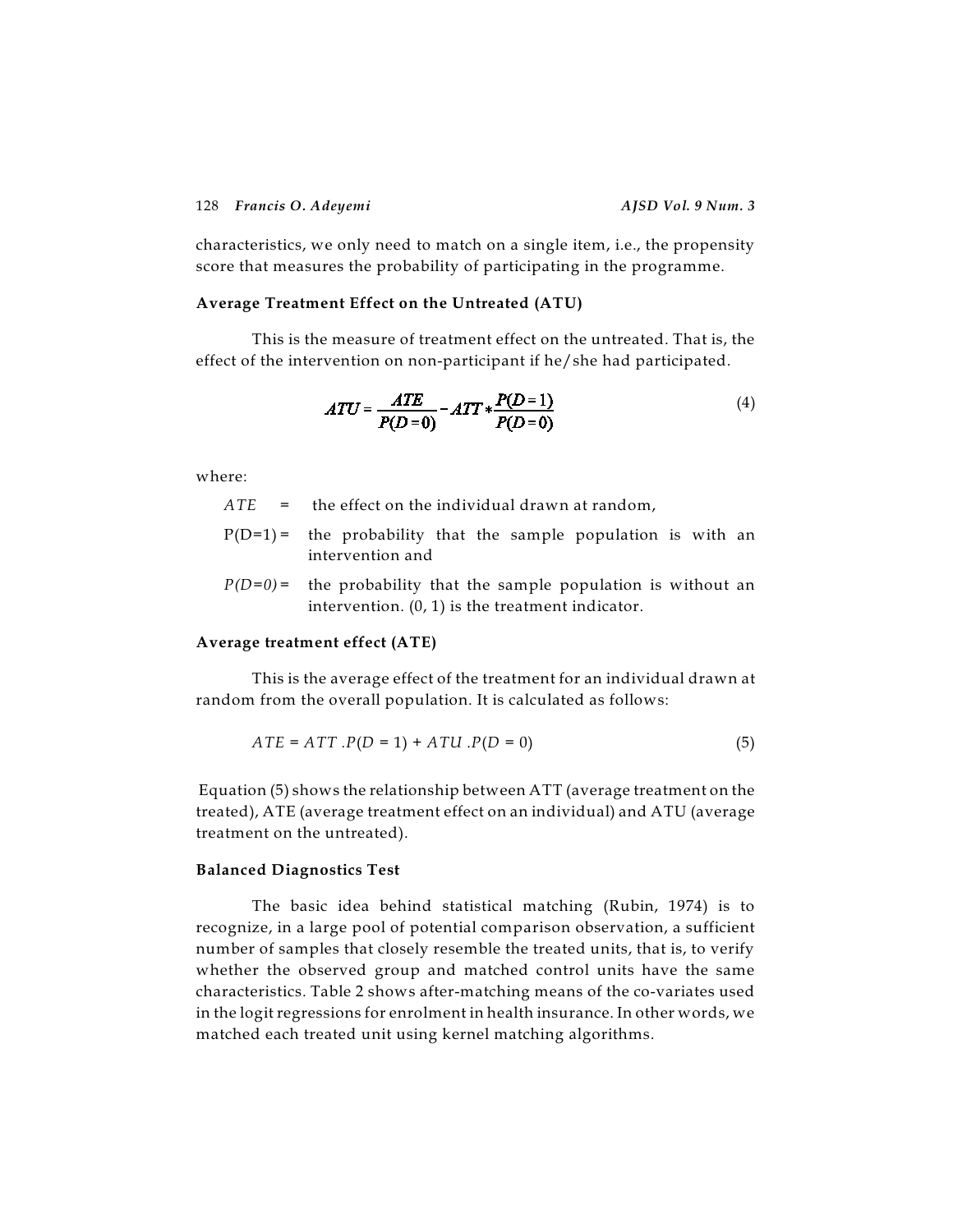In general, since almost all the probability values of the co-variates, after matching, are greater than the t-statistics (1%, 5% and 10%), it shows that there is no statistically significant difference between the characteristics of the observed and the control. This means that the two categories are suitable for the analysis.

| Co-variates      | Treated | Control | P> t  |
|------------------|---------|---------|-------|
|                  | Matched | Matched |       |
| Age              | 40.186  | 40.115  | 0.952 |
| MSTsingle        | 0.76952 | 0.76168 | 0.831 |
| Familytype       | 1.1004  | 1.0998  | 0.983 |
| Familysize       | 4.2714  | 4.2587  | 0.941 |
| Female           | 0.56134 | 0.50954 | 0.229 |
| Igbo             | 0.05204 | 0.04585 | 0.74  |
| Hausa            | 0.00372 | 0.00414 | 0.938 |
| Ebira            | 0.01115 | 0.00776 | 0.685 |
| Others           | 0.00743 | 0.00747 | 0.996 |
| <b>PREDU</b>     | 0.01487 | 0.01902 | 0.71  |
| <b>SECEDU</b>    | 0.05948 | 0.05806 | 0.944 |
| <b>POSECEDU</b>  | 0.91078 | 0.90277 | 0.75  |
| <b>PRMEDU</b>    | 0.02602 | 0.02563 | 0.977 |
| <b>SECOEDU</b>   | 0.11524 | 0.12144 | 0.824 |
| POSTSECOEDU      | 0.79554 | 0.78699 | 0.808 |
| HSTVerygood      | 0.3197  | 0.31381 | 0.884 |
| <b>HSTGood</b>   | 0.27138 | 0.24979 | 0.569 |
| <b>HSTFair</b>   | 0.05576 | 0.05272 | 0.877 |
| HSTVerypoor      | 0.00372 | 0.00288 | 0.866 |
| HHSTVerygood     | 0.3829  | 0.36166 | 0.611 |
| <b>HHSTGood</b>  | 0.16729 | 0.16243 | 0.88  |
| <b>HHSTFair</b>  | 0.03346 | 0.02711 | 0.668 |
| HHSTVerypoor     | 0.00372 | 0.00288 | 0.866 |
| <b>FPSWORKER</b> | 0.10037 | 0.08734 | 0.605 |
| <b>TRADER</b>    | 0.05204 | 0.04721 | 0.797 |
| <b>FARMER</b>    | 0.01859 | 0.02738 | 0.497 |

**Table 2: Mean of Co-variates and % Reduction Bias after Matching for the Treated and the Control Groups a**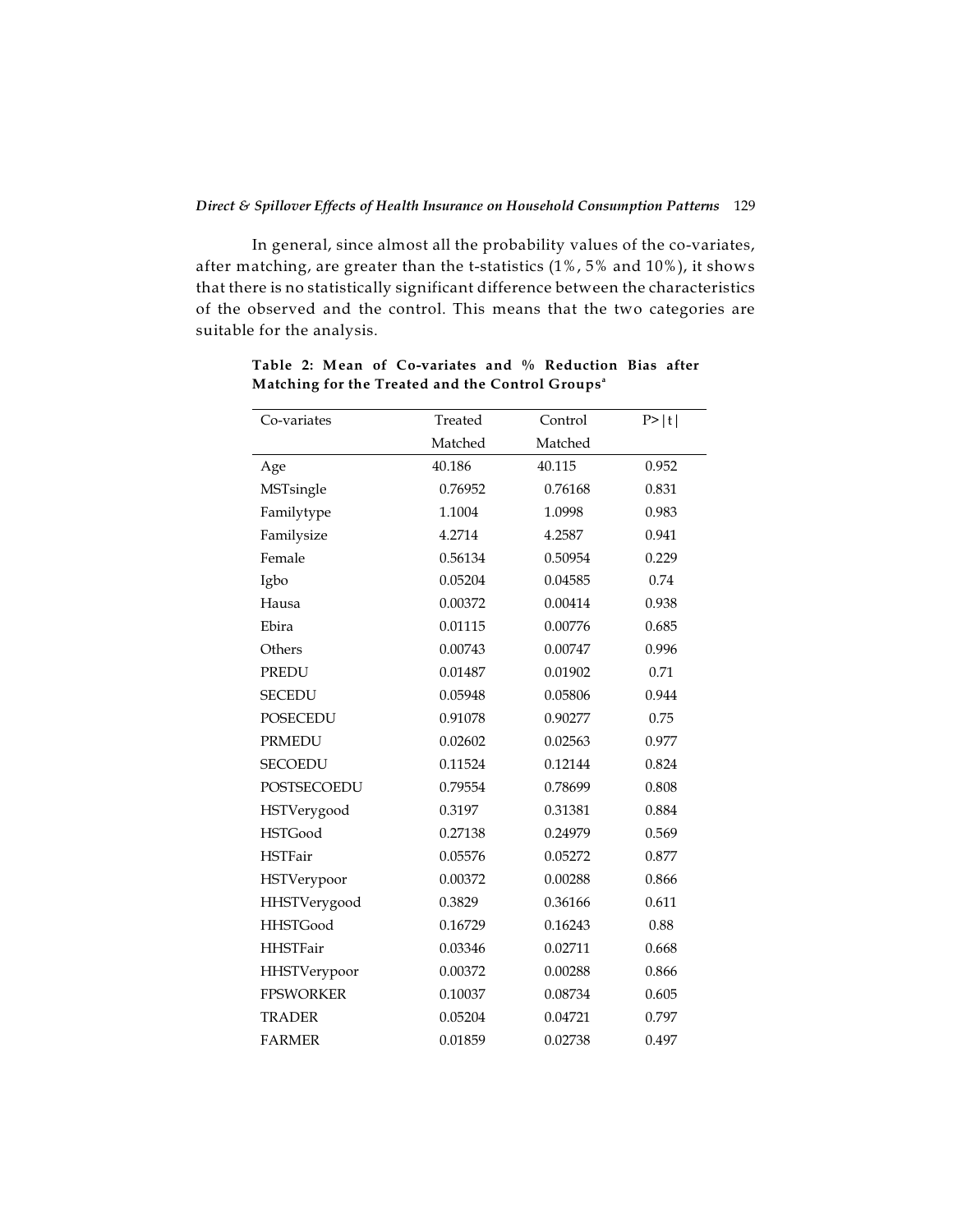| Co-variates           | Treated | Control | P >  t |
|-----------------------|---------|---------|--------|
|                       | Matched | Matched |        |
| <b>SELF EMPLOYED</b>  | 0.11524 | 0.1121  | 0.909  |
| <b>UNEMPLOYED</b>     | 0       | 0.00255 | 0.408  |
| <b>OTHERS</b>         | 0.05204 | 0.05605 | 0.838  |
| <b>FPSCWORKER</b>     | 0.03717 | 0.0446  | 0.664  |
| <b>TTRADER</b>        | 0.04461 | 0.05545 | 0.565  |
| <b>TFARMER</b>        | 0.0223  |         | 0.77   |
| <b>TSELF EMPLOYED</b> | 0.04461 | 0.04049 | 0.813  |
| <b>TUNEMPLOYED</b>    | 0.01115 | 0.00521 | 0.446  |
| <b>InHHINCOME</b>     | 11.597  | 11.625  | 0.666  |

**a** if variance ratio outside [0.80; 1.25] for U and [0.79; 1.27] for M

*Source:* Author's computation.

#### **Results and Discussion**

#### **Descriptive statistics and demographics**

The summary statistics of the variables employed in the analysis for estimation are presented in Table 3. Health insurance status represented the dependent variable employed in this study. This was proxied by assigning 1 to the households with health insurance and 0 to the households without health insurance. The table shows that 27.4% of the households had health insurance coverage while 72.6% did not. Other variables used include income of the households, age of the respondents, family size, family type and other socio-demographic characteristics. The results show that the total monthly income of the households ranged from  $N18,000$  to  $N1,080,000$  with average monthly income at N119, 779.40.

Another socio-demographic characteristic used in the analysis was gender. The result suggests that Ekiti people are not gender biased in terms of awareness about the use of hospitals as the figures were fairly even. Marital status results show the majority of heads of households were married (69.3%) while some were single (25.6), only a few were divorced or separated or widowed. Further, 69.5% of the household heads had postsecondary education, while only 8.5% had not had any type of formal schooling. Similarly, on the spouses' level of education, 67.7% had postsecondary education, and only 8.4% did not attend any formal school. This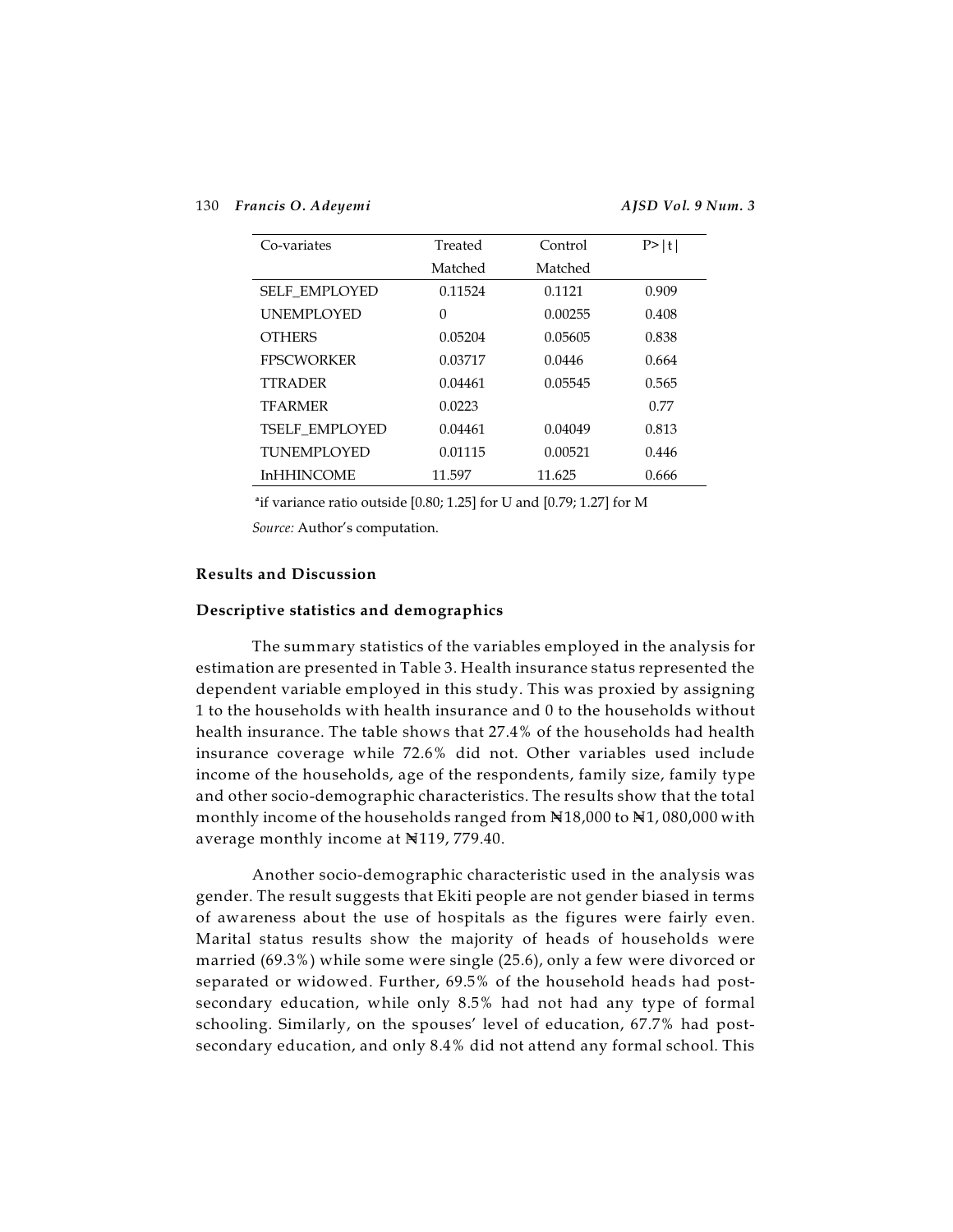could be interpreted as an evidence that the majority of people working in the formal sector in Ekiti State had post-secondary school education.

| Variables                  | Frequency      | Percent  | Cumulative % |
|----------------------------|----------------|----------|--------------|
| <b>HI</b> Status           |                |          |              |
| <b>Insured Households</b>  | 335            | 27.4     | 27.4         |
| Uninsured Households       | 888            | 72.6     | 100          |
| <b>Family Type</b>         |                |          |              |
| Monogamy                   | 1059           | 86.6     | 86.6         |
| Polygamy                   | 164            | 13.4     | 100          |
| <b>Gender Distribution</b> |                |          |              |
| Male                       | 621            | 50.8     | 50.8         |
| Female                     | 602            | 49.2     | 100          |
| <b>Marital Status</b>      |                |          |              |
| Single                     | 313            | 25.6     | 25.6         |
| Married                    | 848            | 69.3     | 94.9         |
| Divorce/Separated          | $\overline{7}$ | 0.6      | 95.5         |
| Widow/Widower              | 55             | 4.5      | 100          |
| <b>Tribe Distribution</b>  |                |          |              |
| Yoruba                     | 1102           | 90.1     | 90.4         |
| Igbo                       | 79             | 6.5      | 96.9         |
| Hausa                      | 7              | 0.6      | 97.5         |
| Ebira                      | 17             | 1.4      | 98.9         |
| Igede                      | 5              | 0.4      | 99.3         |
| Others                     | 9              | 0.7      | 100          |
| <b>Family Head</b>         |                |          |              |
| Father                     | 1069           | $87.4\,$ | 88           |
| Mother                     | 102            | 8.3      | 96.4         |
| <b>Brother</b>             | 13             | 1.1      | 97.4         |
| Sister                     | 13             | 1.1      | 98.5         |
| Self                       | 26             | 2.2      | 100          |
| <b>Age Distribution</b>    |                |          |              |
| Infant                     | 506            | 41.4     | 41.4         |
| Without Infant             | 717            | 58.6     | 100          |
| Children                   | 687            | 56.2     | 56.2         |

**Table 3: Summary Statistics of the Variables Used in the Estimation**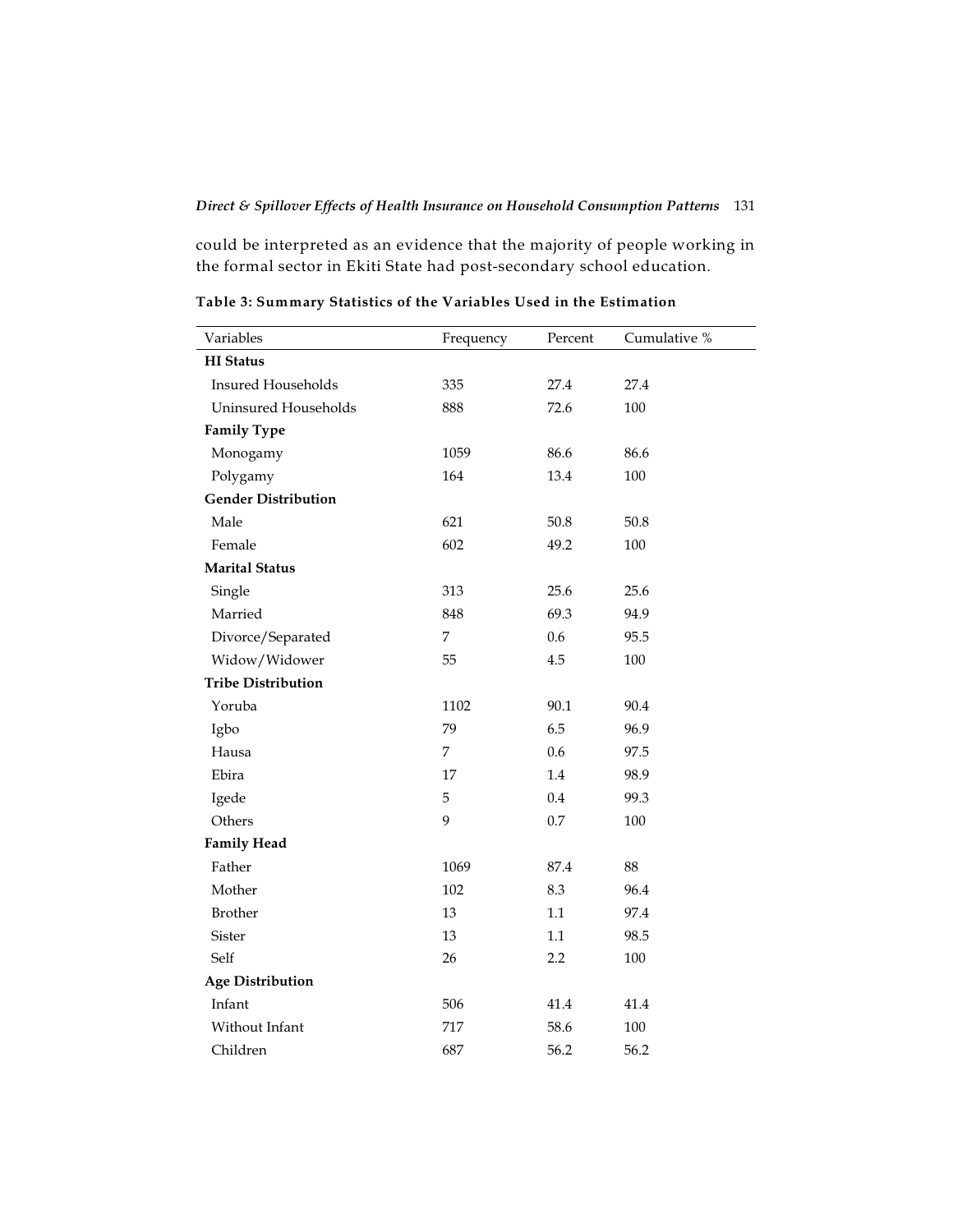| Variables                                | Frequency    | Percent | Cumulative % |
|------------------------------------------|--------------|---------|--------------|
| Without Children                         | 536          | 43.8    | 100          |
| Adult                                    | 1078         | 88.1    | 88.1         |
| Without Adult                            | 145          | 11.9    | 100          |
| Old People                               | 207          | 16.9    | 16.9         |
| Without Old People                       | 1016         | 83.1    | 100          |
| <b>Hospital Visits</b>                   |              |         |              |
| One Visit                                | 779          | 63.7    | 63.7         |
| <b>Two Visits</b>                        | 333          | 27.2    | 90.92        |
| <b>Three Visits</b>                      | 102          | 8.3     | 99.26        |
| Four Visits                              | 8            | 0.7     | 99.92        |
| <b>Five Visits</b>                       | $\mathbf{1}$ | 0.1     | 100          |
| <b>Time Distribution</b>                 |              |         |              |
| 0-10 minutes                             | 153          | 13.3    | 13.3         |
| 11-30 minutes                            | 703          | 55.1    | 68.4         |
| 31-60 minutes                            | 237          | 20.5    | 88.9         |
| Above 60 minutes                         | 128          | 11.1    | 100          |
| Household head                           |              |         |              |
| No Education**                           | 71           | 5.8     | 5.8          |
| Primary Education                        | 89           | 7.3     | 7.3          |
| Secondary Education                      | 133          | 10.9    | 10.9         |
| Post-secondary Education                 | 930          | 76      | 100          |
| Spouse                                   |              |         |              |
| No Education **                          | 104          | 8.5     | 8.5          |
| Primary Education                        | 88           | 7.1     | 7.1          |
| Secondary Education                      | 181          | 14.8    | 14.8         |
| Post-secondary Education                 | 850          | 69.5    | 100          |
| Respondents                              |              |         |              |
| No Education **                          | 76           | 6.2     | 6.2          |
| Primary Education                        | 105          | 8.6     | 14.8         |
| Secondary Education                      | 202          | 16.5    | 31.3         |
| Post-secondary Education                 | 840          | 68.7    | 100          |
| Government worker: (Household<br>head)** | 225          | 49.3    | 49.3         |

 $\overline{\phantom{a}}^*$  shows the description of different variables in the table.

*Source:* Author's computation.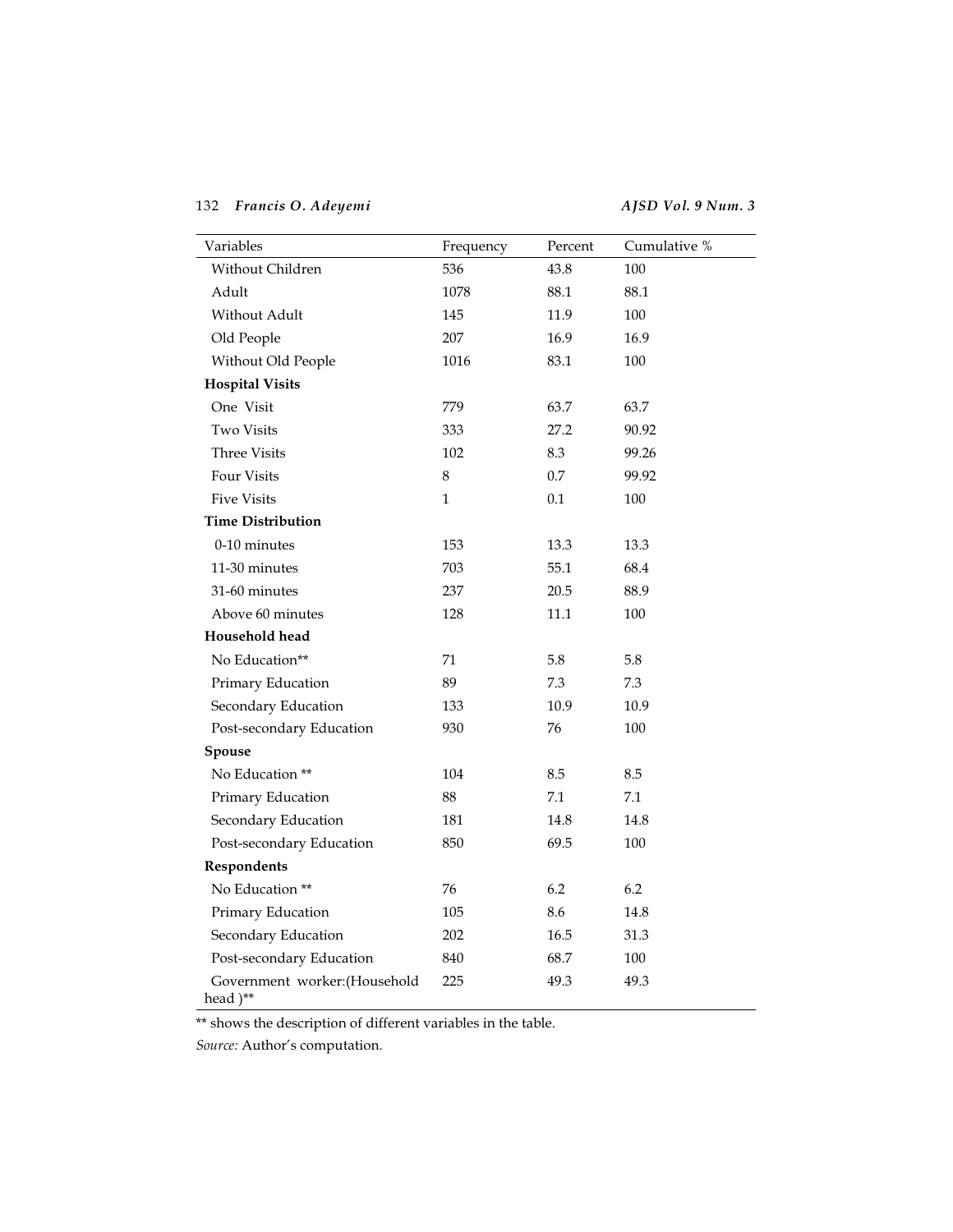#### *Direct & Spillover Effects of Health Insurance on Household Consumption Patterns* 133

On household head's occupation, 49.3% were government workers, 11.2% were formal private sector workers, 8% were traders, 1.3% were transporters, 5.5% were farmers, about 13.8% were self-employed, while 0.7% fell within the others not specified category. This showed that the majority of the household heads were formal sector employees. However, the spouses' employment status was at variance with that of the household heads as 25% of the spouses were government employees, while 12.5% were private sector employees. Traders and self-employed spouse were the other categories to note, accounting for 8.4% and 6% of the sample size, respectively, with the exception of the spouses that were equally the household head accounting for about 40%. Similarly, the majority of the respondents worked in the formal sector, accounting for more than 50% of the sample. In addition to this category, trader, self-employed and students accounted for 11.7%, 11.4% and 15.5% respectively while the remaining categories together represented just about 11% of the sample. This distribution shows that the majority of households and respondents in this analysis were employed in the formal sector.

On the households' health status, there appears to be some level of consistency as both the respondents and the households showed dominance of very good health and excellent status, though not in absolute figures. Similarly, those with poor and very poor categories in both groups had the least proportions. This analysis revealed consistency in the respondent's health status perception. This shows that the respondent's health status actually reflected the household health status. Other variables employed in the study include medical consumption, non-medical consumption and outof-pocket health expenditure.

#### **Main results**

The potential impacts of health insurance on medical consumption can be measured in several dimensions. In this study, medical consumption is measured in terms of hospital visits. As would be expected, the result shows that given the same socio-demographic characteristics and health status, households with health insurance, when sick, visit the hospital more regularly than their uninsured counterparts. This is because the barrier created due to low income and income inequality among households has been removed by health insurance as about 90% of the total health bill is reimbursed by health insurance with the exception of those treatments on the exclusion list. This finding shows that health insurance improves the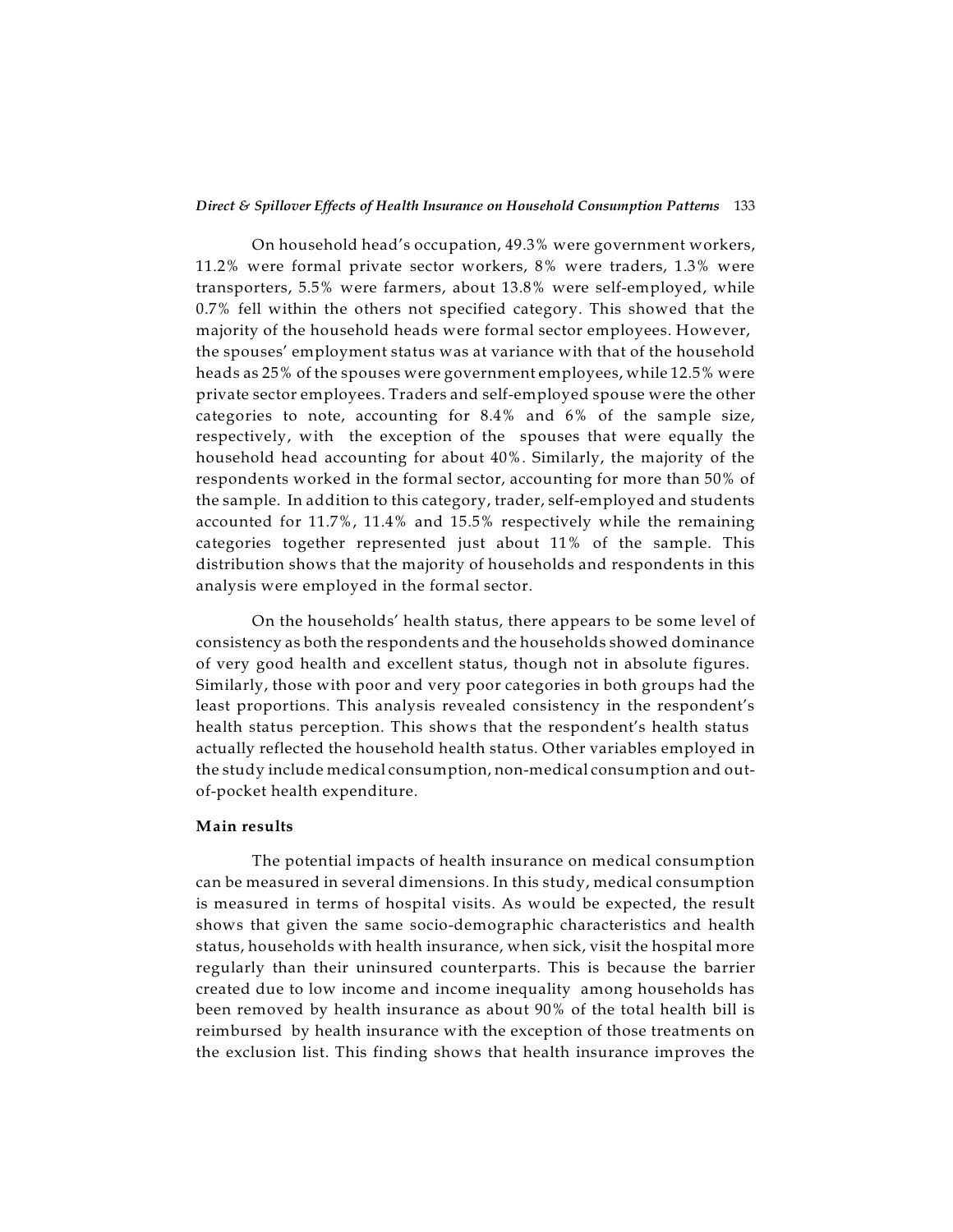consumption of both medical and non-medical goods among households in Ekiti State. From the result of non-medical consumption of households and health insurance reported in Table 4, access to health insurance leads to a statistically significant increase in the amount expended on non-medical consumption by the insured households. The mean expense on non-medical consumption of households with health insurance (treated group) was  $\bigotimes 6300$  higher than the households in the control group. Intuitively, the result of ATT implies that health insurance increases non-medical consumption by reducing the uncertainty associated with future expense, thereby encouraging households to reduce savings. In other words, health insurance does have an impact on the insured households reducing their income risk and enabling them to access more consumption goods. Riskaverse households without health insurance coverage and without access to financial institution however, have to set aside a significant proportion of household income for health contingencies. In addition to that, some items on non-medical consumption, like food and affordable clean housing, can also have positive effects on households' health status thereby encouraging households to generate more money since investment in health has been proven to be one of the factors of production. The findings of this paper are consistent with Wagstaff and Pradhan (2005) and Cheung and Padieu (2012) whose findings also suggested that health insurance increased non-medical consumption.

This study further examined the impact of health insurance on subaggregates of households' non-medical consumption, which includes food consumption and non-food consumption. Food consumption includes expenses on staple foods, beverages, fruits, water, oil, meat and eggs. The result shows that food consumption increased with health insurance coverage status, thereby reducing the risk of unnecessary savings for medical consumption. This corroborates the findings by Gruber and Yelowitz (1999) that the parameters of the health insurance programme are major determinants of the savings behaviour of households. However, the effect was more on non-food consumption than food consumption. The study is similar to Glewwe, Gragnolati and Zaman (2000) in terms of what constitutes non-medical consumption items. This result further confirms the finding that health insurance has positive effects on household non-food consumption and per capita consumption (Dercon, Gunning & Andrew, 2012). Based on their report, households that take up health insurance are less likely to borrow from informal sources to cover medical costs.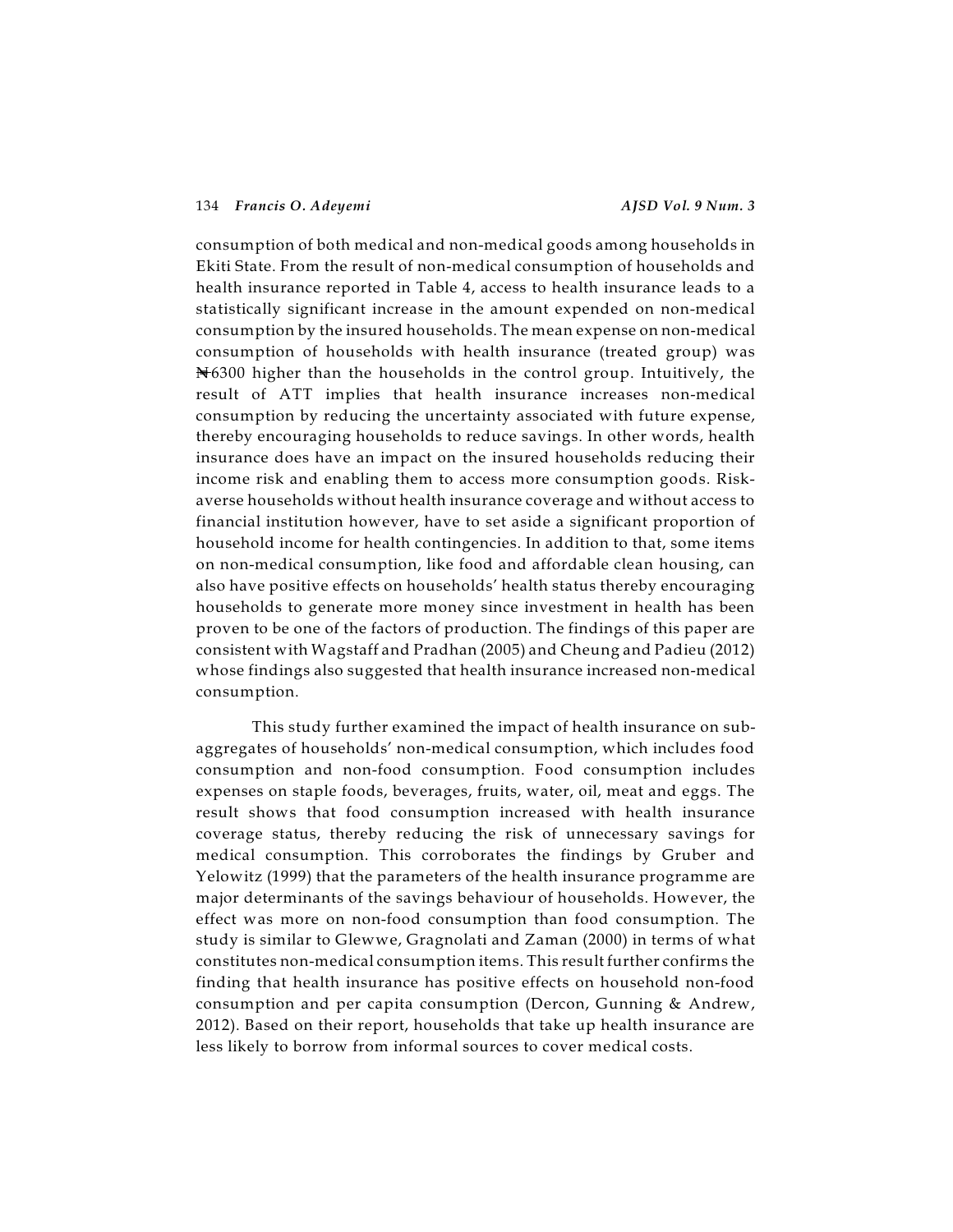|                      |          |          | Kernel Matching |           |        |         |          | Radius Matching |          |           |
|----------------------|----------|----------|-----------------|-----------|--------|---------|----------|-----------------|----------|-----------|
| Variable<br>Sample   | Treated  | Controls | Difference      | S.E.      | T-stat | Treated | Controls | Difference      | S.E.     | T-stat    |
| <b>NON-MED</b>       |          |          |                 |           |        |         |          |                 |          |           |
| Unmatched            | 143450.3 | 128213.5 | 6300.632        | 19297.8   | 0.33   | 143450  | 128214   | 15236.79        | 19297.82 | 0.33      |
| <b>ATT</b>           | 139587.9 | 133540.1 | 6047.806        | 25050.2   | 0.24   | 143450  | 128214   | 15236.79        | 26097    | 0.58      |
| <b>ATU</b>           | 130388   | 161610   | 31221.98        |           |        | 128214  | 143450   | 15236.79        |          | $\bullet$ |
| ATE                  |          |          | 28196.75        | $\bullet$ |        |         |          | 15236.79        |          |           |
| <b>FOOD</b><br>CONS. |          |          |                 |           |        |         |          |                 |          |           |
| Unmatched            | 44785.16 | 40223.85 | 3569.236        | 3377.6    | 1.06   | 44785.2 | 40223.9  | 3569.236        | 3377.597 | 1.06      |
| <b>ATT</b>           | 45958.57 | 42576.84 | 3381.731        | 3977.9    | 0.85   | 44785.2 | 40223.9  | 4561.308        | 3931.04  | 1.16      |
| <b>ATU</b>           | 40398.05 | 46788.48 | 6390.429        |           |        | 40223.9 | 44785.2  | 4561.308        |          | ٠         |
| ATE                  |          |          | 6028.869        |           |        |         |          | 4561.308        |          |           |

# **Table 4: Average treatment effects of health insurance on non-medical consumption (N= )**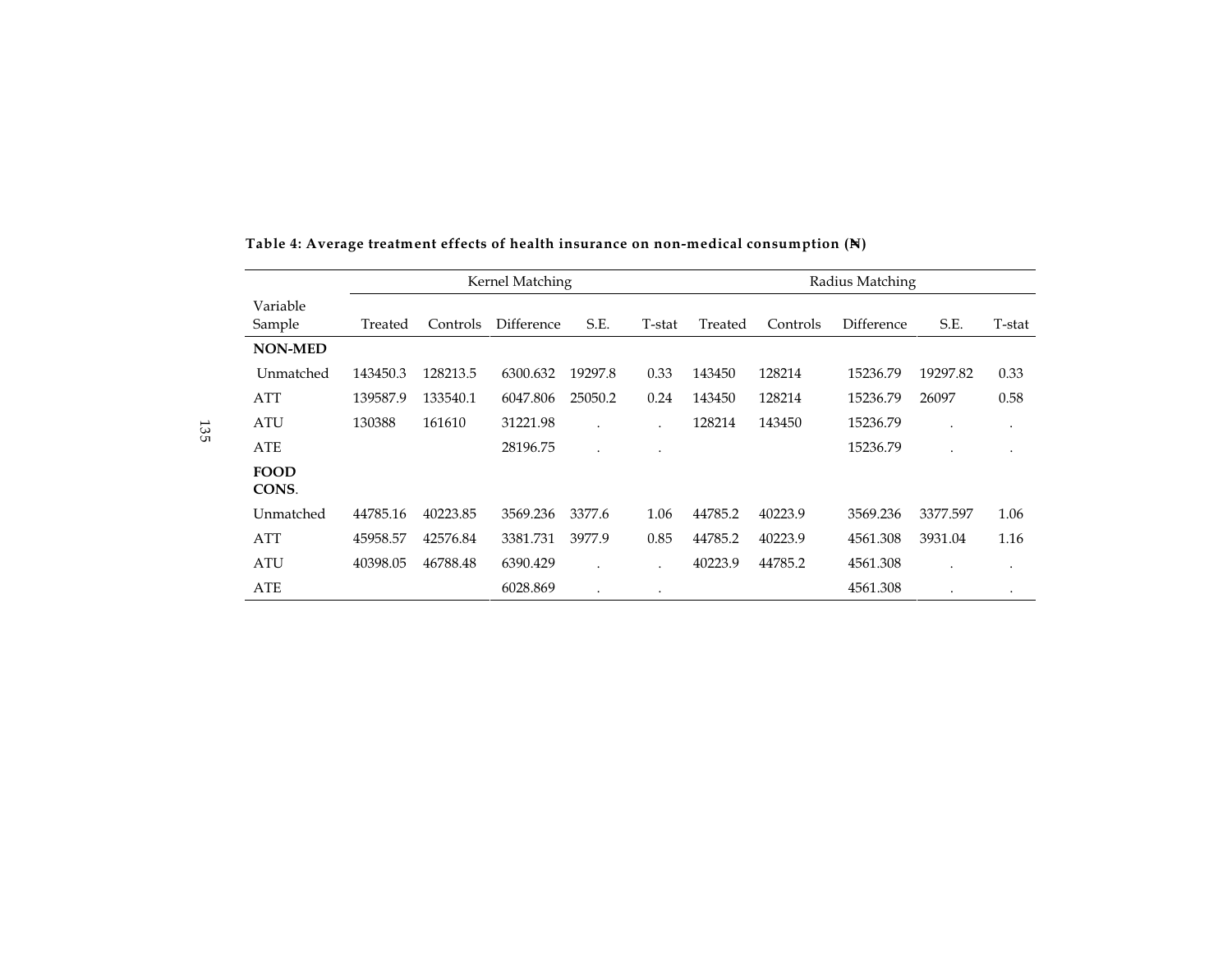In addition, the study compared the result of kernel matching with radius matching algorithms. Though the results differed in terms of magnitude, the direction of the effect was similar. The result of the kernel matching using radius algorithm shows that the insured households increased their consumption by  $N6,300$  as against  $N15,236$ . The result further shows the effect of health insurance on the uninsured households if they were insured. The findings show that households without health insurance could have increased their non-medical consumption by  $N6,047$ with kernel matching and N15,236 with radius matching. Though the magnitude also differs, the direction of the effects is the same for both matching algorithms.

The effect of health insurance on out-of-pocket health expenditure (OOPHE) is reported in Table 5. The report shows that households that had health insurance spent N9,171.38 less on OOPHE when compared with those without health insurance though they had similar socio-demographic characteristics and health conditions. This study corroborates the finding by other authors such as Wagstaff (2007) and Yip and Hsiao (2008). On the contrary, however, Deb and Trivedi (2002) and Wagstaff, Lindelow, Junc, Ling & Juncheng (2007) found no significant correlation between health insurance and OOPHE. These findings further show that the impact of health insurance on OOPHE varies across countries depending on the type health insurance scheme. Whereas, in the current study, health insurance reduced out of pocket health expenditure, because two-thirds of the premium being paid by the insured was borne by the employers. The result also shows that the majority of the insured households were under NHIS.

However, comparing the results of kernel matching algorithm with radius matching algorithm shows some discrepancies in terms of the magnitude of the coefficient, but the direction of effects remains the same.

Table 6 reports the result of the effect of health insurance on medical consumption. Medical consumption comprises cost of consultation, drugs and laboratory tests, admission, medical checkup, caesarean section, surgical operations, among others. As would be expected, our findings show that insured households spent  $N10,207$  less than the households without health insurance. This is consistent with other findings as reported in Wagstaff and Pradhan (2005). This implies that the majority of the items consumed during this survey were within the inclusive list of health insurance and so the insured households paid little money at the period of consumption.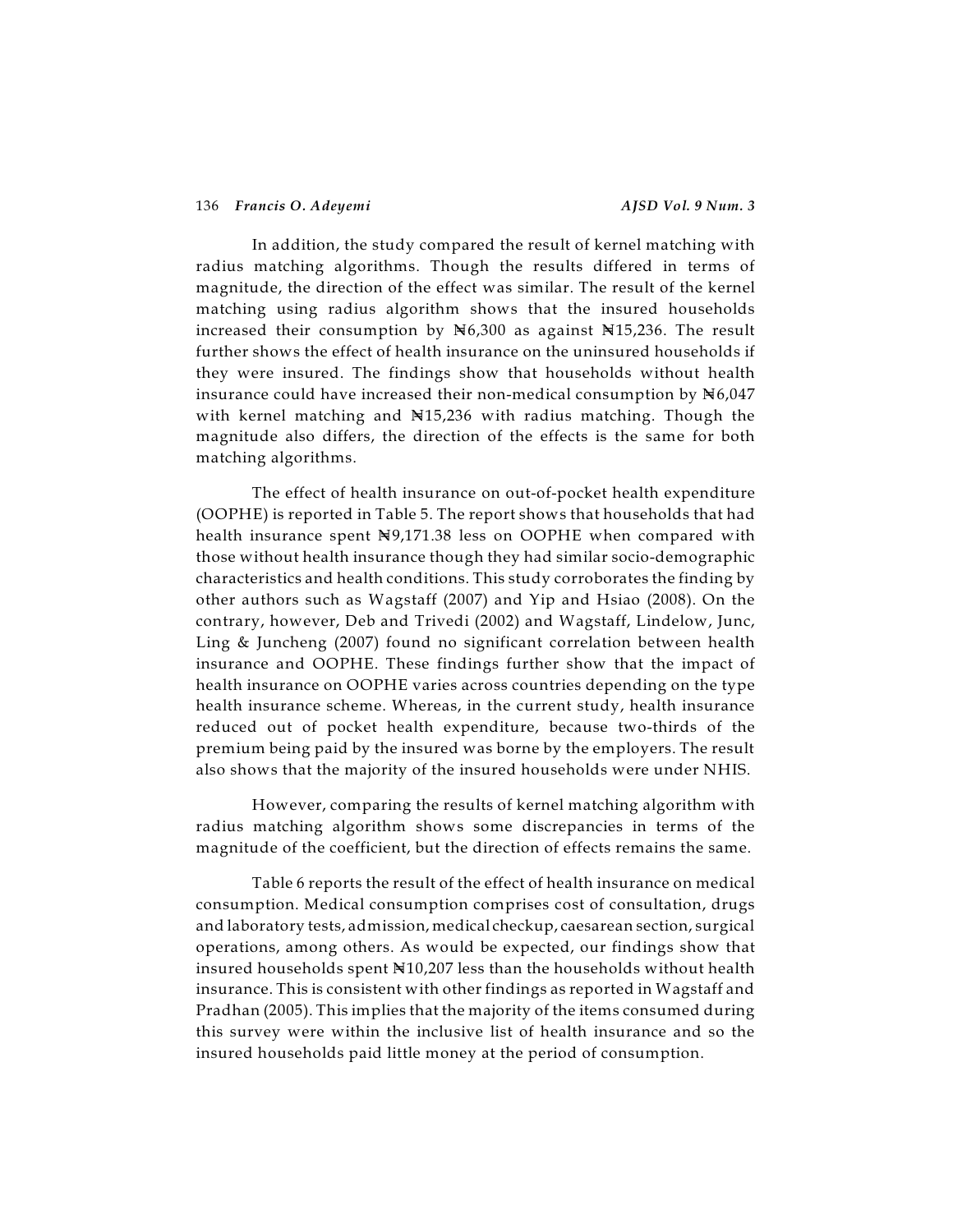| Variable     |          | Kernel Matching |            |          |         |         |          | Radius Matching   |          |         |
|--------------|----------|-----------------|------------|----------|---------|---------|----------|-------------------|----------|---------|
| Sample       | Treated  | Controls        | Difference | S.E.     | T-stat  | Treated | Controls | <b>Difference</b> | S.E.     | T-stat  |
| <b>OOPHE</b> |          |                 |            |          |         |         |          |                   |          |         |
| Unmatched    | 4968.71  | 14568.46        | $-8401.06$ | 4465.293 | $-1.88$ | 4968.71 | 14568.46 | $-8401.06$        | 4465.293 | $-1.88$ |
| ATT          | 5378.571 | 13667.64        | $-8289.06$ | 4279.692 | $-1.94$ | 4968.71 | 14568.46 | $-9599.75$        | 4101.352 | $-2.34$ |
| <b>ATU</b>   | 14232.8  | 6614.271        | -7618.53   |          |         | 14568.5 | 4968.71  | $-9599.75$        |          |         |
| ATE          |          |                 | -7699.11   |          |         |         |          | -9599.75          |          |         |

**Table 5: Average treatment effects of health insurance on OOPHE (N= )**

137

**Table 6: Average Treatment effects of health insurance on medical consumption (N= )**

| Variable              | Kernel Matching |          |                   |          |         |          |          |                   | Radius Matching |         |  |
|-----------------------|-----------------|----------|-------------------|----------|---------|----------|----------|-------------------|-----------------|---------|--|
| Sample                | Treated         | Controls | <b>Difference</b> | S.E.     | T-stat  | Treated  | Controls | <b>Difference</b> | S.E.            | T-stat  |  |
| Med Cons<br>Unmatched | 1420.323        | 13432.55 | $-10207.1$        | 4265.375 | $-2.39$ | 1420.323 | 13432.55 | $-10207.1$        | 4265.375        | $-2.39$ |  |
| ATT                   | 1450            | 12768.67 | $-11318.7$        | 2521.419 | $-4.49$ | 1420.323 | 13432.55 | $-12012.2$        | 2643.213        | $-4.54$ |  |
| ATU                   | 13141.68        | 2351.872 | -10789.8          |          |         | 13432.55 | 1420.323 | $-12012.2$        |                 |         |  |
| ATE                   |                 |          | $-10853.4$        |          |         |          |          | $-12012.2$        |                 |         |  |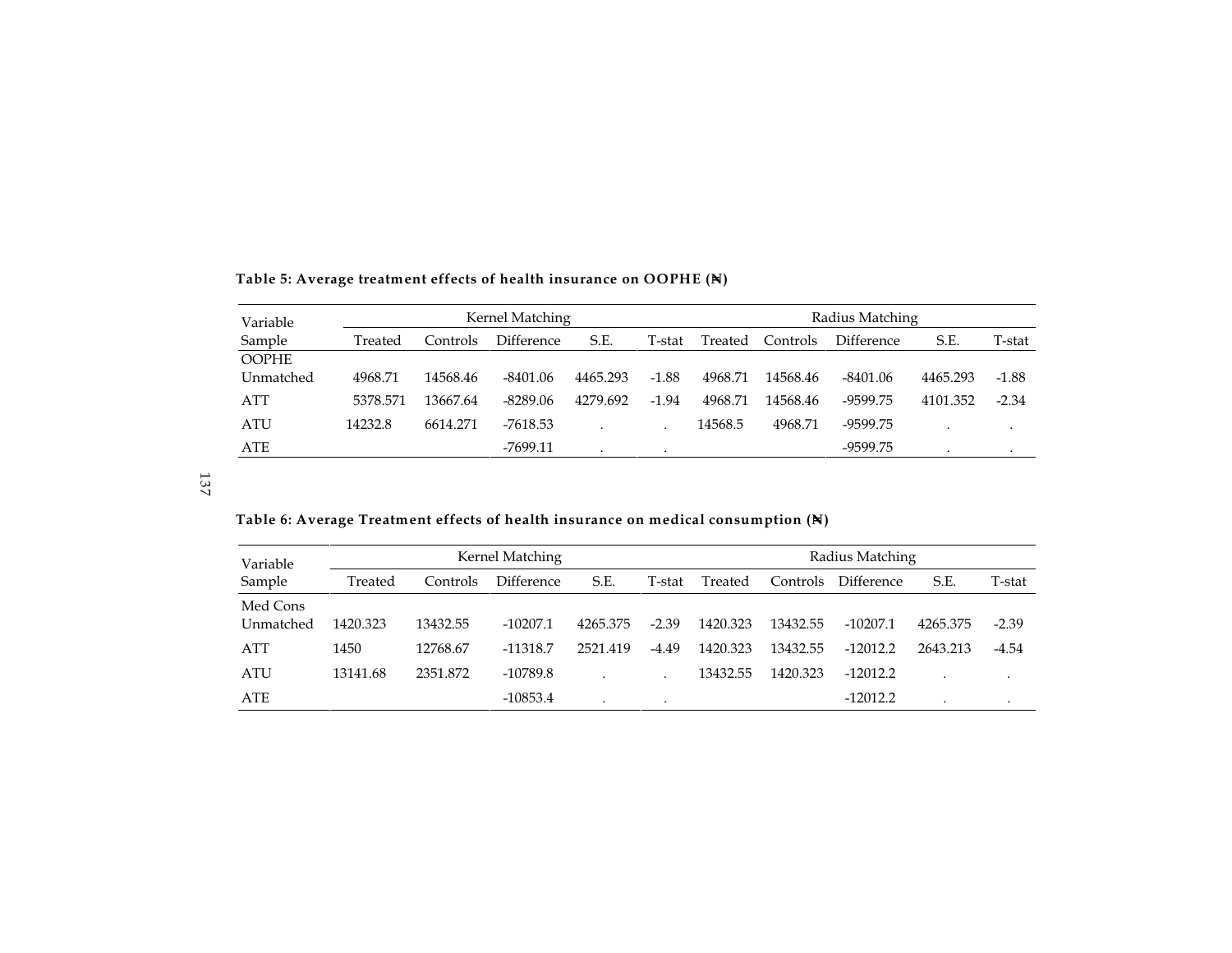#### **Robust Check: Sensitivity analysis**

In Table 7, the value of gamma is interpreted as the odds of treatment assignment hidden bias. A change in the odds lower/upper bound from significant to non-significant indicates by how much the odds need to change before the statistical significance of the outcome shifts (Adeyemi and Lawanson, 2017). For instance, in this figure, the lower bound estimate changes from non-significant (0.9998) to non-significant (0.9988) when gamma is 1.0 and 1.1 respectively. Therefore, since moving from one level of gamma to another level does not show any level of significance, it then means that all the variables used in this analysis are strong enough to influence the outcome variables without any bias. A study is defined as sensitive if the values of gamma close to 1 lead to changes in significance compared to those that could be obtained if the study is free of bias (Rosenbaum, 2002). Therefore, based on this result, health insurance participation in Ekiti State is not sensitive to other unobservable predictors. Thus, the result is robust to only observable variables.

| Gamma          | Upper bound significance level | Lower bound significance level |
|----------------|--------------------------------|--------------------------------|
| 1              | 0.999896                       | 0.999896                       |
| 1.1            | 0.999994                       | 0.998818                       |
| 1.2            | 1                              | 0.992573                       |
| 1.3            | 1                              | 0.970229                       |
| 1.4            | 1                              | 0.915596                       |
| 1.5            | 1                              | 0.817189                       |
| 1.6            | 1                              | 0.678956                       |
| 1.7            | 1                              | 0.52073                        |
| 1.8            | 1                              | 0.368                          |
| 1.9            | 1                              | 0.240249                       |
| $\mathfrak{D}$ | 1                              | 0.145617                       |

**Table 7: Rosenbaum Sensitivity Test**

*Note:* Gamma is log odds of differential assignment due to un-observed factors rbounds delta3, gamma (1 (0.1) 2)

*Source:* Author's field work.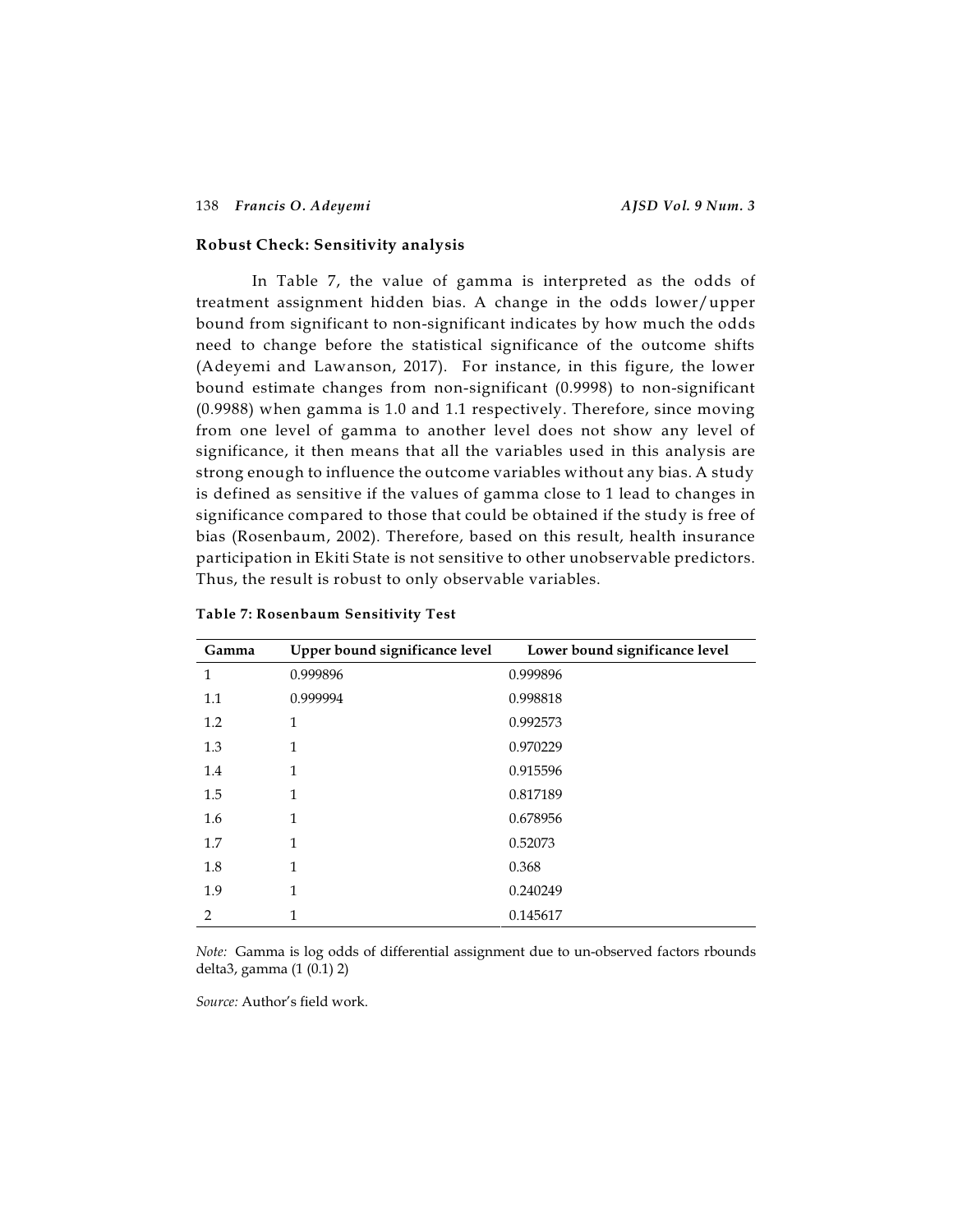#### **Summary and Conclusion**

The study investigated the two major effects of health insurance vis à vis households' consumption patterns in Ekiti State. In view of the findings of this study, the following conclusions were drawn. In Ekiti State, 512 health care facilities exist with public and private hospital structures. These hospitals are classified into health insurance accredited and health insurance non-accredited, based on whether or not they provide health insurance services. In addition, the majority of hospitals are located in Ado-Ekiti, the state capital, and the number of health insurance, non-accredited hospitals are far more than the accredited hospitals. Furthermore, the state has two major teaching hospitals located in Ado-Ekiti and Ido-Ekiti. These hospitals provide health insurance services to more than half of the insured households in Ekiti State. Even though private hospitals are more than government-owned hospitals, the number of hospitals that are providing health insurance services are still very few and the level of patronage by the insured too is very low.

Overall, Ekiti State, like any other states of the federation comprises both insured and non-insured households. The number of hospital visits by these household groups varied, depending on their health insurance status. Similarly, the level of non-medical consumption among the two groups also varied, depending on their health insurance status. In view of the different relationships that exist between health insurance and medical consumption, and health insurance and non-medical consumption, it was concluded that health insurance has positive impacts on households' consumption. This scheme made the insured households visit hospitals as and when due more than the uninsured households.

Similarly, we conclude that health insurance increased the consumption of non-medicals of the insured since 90% of the bill that would have been paid by them is reimbursed by the scheme. The erstwhile income could then be redirected to consumption of non-medical goods. Furthermore, health insurance reduced the out-of-pocket health expenditure of the insured households. In other words, health insurance status is negatively correlated with OOPHE in the period of illness. Out-of pocket health expenditure comprises the cost of medication prescribed by doctors, non-prescribed medication and cost of special drugs and food that are associated with households' illness. Since 90% of the cost of prescribed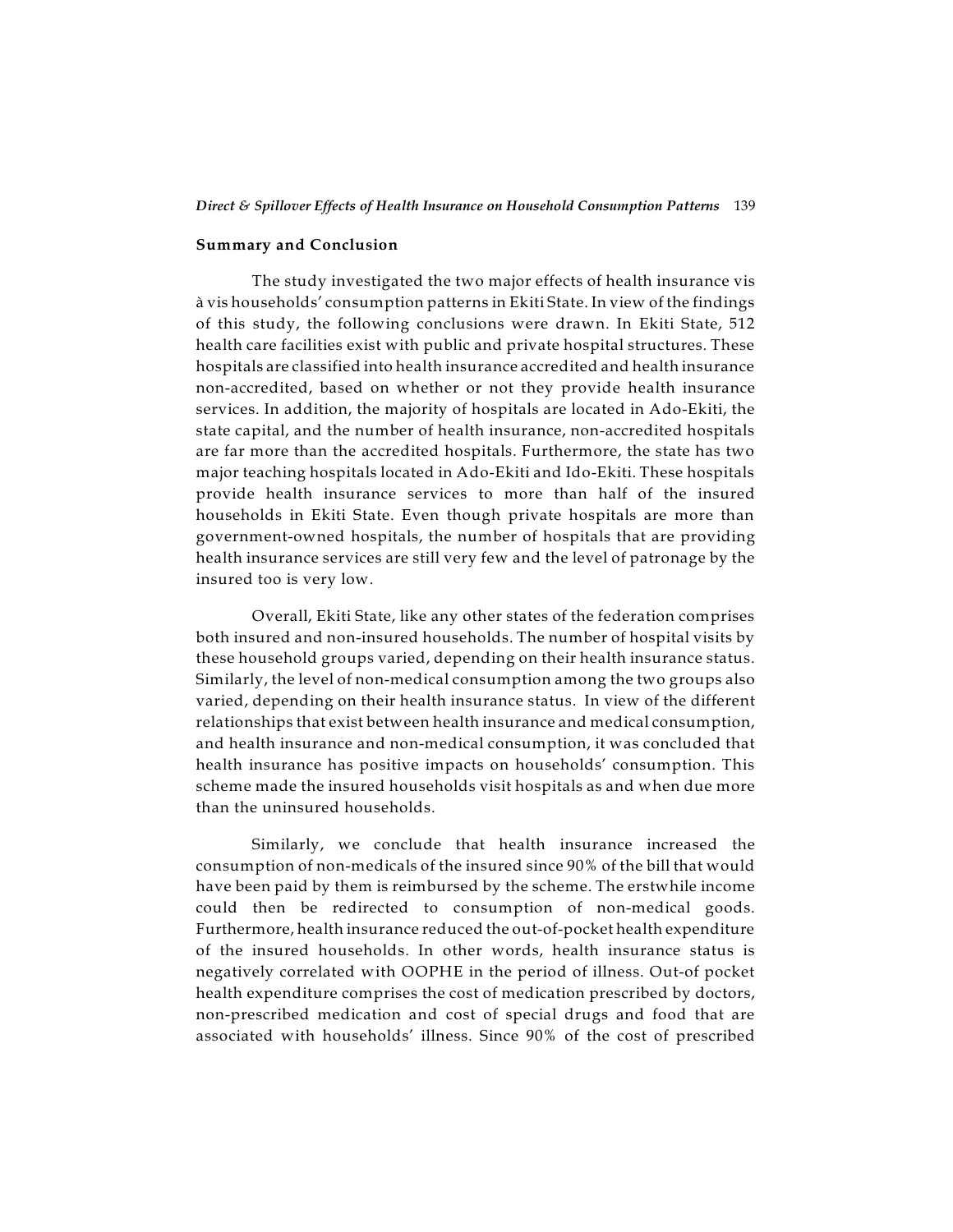medications that formed the bulk of the total OOPHE is often settled by the health insurance scheme, the study concluded that being enrolled in a health insurance scheme reduced insured households' OOPHE. This study further concluded that the findings that emanated from this study are robust enough. This is because the coefficients of the gamma in the sensitivity analysis which is the measurement parameter were not significant, implying that the variables employed in this study were strong enough to influence households' consumption without any bias. Finally, it was concluded that though health insurance increases access to medical care, it cannot wholly be an effective tool for the improvement of health care, unless the health care system as a whole is enhanced with reliable infrastructure, well-located health care facilities, competent health care providers, and proficient and accountable administration.

#### **References**

- Adeyemi F. O., and Lawanson O. A. (2017). Comparative analysis of nonmedical consumption pattern between insured and uninsured people in Ekiti State, Nigeria. *African Journal of Health Economics*, 6 (2), 1-16. Print ISSN: 2006-4802; Online ISSN: 2504-8686; Creative commons licenses/by/4.0/
- Becker, S. O. and Ichino, A. (2002). Estimation of average treatment effects based on propensity scores. *The Stata Journal* 2(4), 358–377.
- Bolhaar, J., Lindeboom, M., and van der Klaauw, B. (2012). A dynamic analysis of the demand for health. *European Economic Review*, 56(4), 669-690.
- Caliendo, M., and Kopeinig, S. (2005). Some Practical Guidance for the Implementation of Propensity Score Matching. Discussion Paper No. 1588, IZA, BONN.
- Cheng, S.H., and Chiang, T.L. 1997. The effect of universal health insurance on health care utilization in Taiwan: Results from a natural experiment. *Journal of the American Medical Association,* 278 (2), 89e93.
- Cheung, D., and Padieu, Y. (2012). *Impacts of Health Insurance on Saving and Consumption Expenses by Income Groups in Rural China*. Paris: Sorbonne Economic Centre.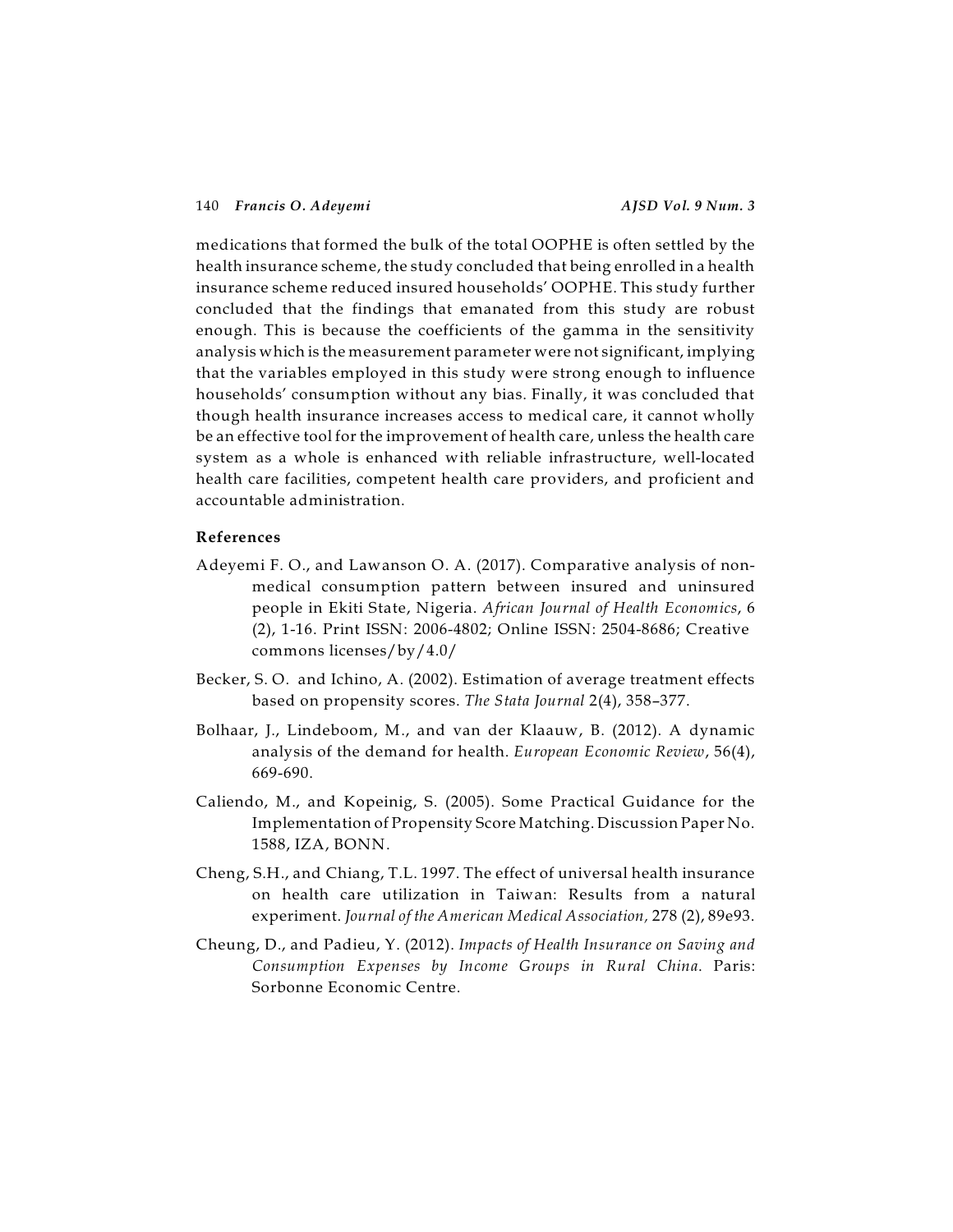- Deb, P., and Trivedi, P. (2002). The structure of demand for health care: Latent class versus two-part models. *Journal of Health Economics*, 21(4), 601-625.
- Dehejia, R.H. and Wahba, S. (1999). Causal effects in nonexperimental studies: Reevaluating the evaluation of training programs. *Journal of the American Statistical Association*, 94(448), 1053-1062.
- Dercon, J., Gunning, W., and Andrew, Z. (2012). The impact of a health insurance programme: Evidence from a randomized controlled trial in Kenya. International Labour Office, Geneva.
- Ekiti State Ministry of Health, Research and Statistics Department, 2016.
- Fatukasi, A.A., and Ayeomoni, O.I. (2015). Effect of Income inequality on health indicators in Nigeria. *International Journal of Academic Research in Business and Social Sciences*, 5, 274-285.
- Federal Ministry of Finance (2013). *Understanding Budget 2013*. Budget Office of the Federation.
- Finkelstein, A., Taubman, S., Wright, B., Bernstein, M., Gruber, J., Newhouse, J.P., Allen, H., and Baicker, K. (2011). The Oregon Health Insurance Experiment: Evidence from the First Year. NBER Working Paper No.7190.
- Glewwe, P., Gragnolati, M., and Zaman, H. (2000). *Who gained from Vietnam's boom in the 1990s? Washington DC: The World Bank. Policy Research Working.*
- Gruber, J., and Yelowitz, A. (1999). Public health insurance and private savings. *Journal of Political Economy,* 107, 1249-74.
- Heckman J., Ichimura H., Smith, J., and Todd P. (1998). Characterizing selection bias using experimental data. *Econometrica*, 66(5), 1017-1098.
- Keynes, J.M. (1936). *The General Theory of Employment, Interest, and Money*. New York: Macmillan Cambridge University Press.
- National Health Insurance Scheme. (2013). *Operational Guideline*, from https://www.nhis.gov.ng/index.php?option=com\_content&view =article&id=92&Itemid=77
- NBS. (2012). *Consumption Pattern in Nigeria 2009/2010*. Preliminary Report, March 2012. Nigeria. *Afr. J of Prm Health Care, Fam. Med*, 4, 1.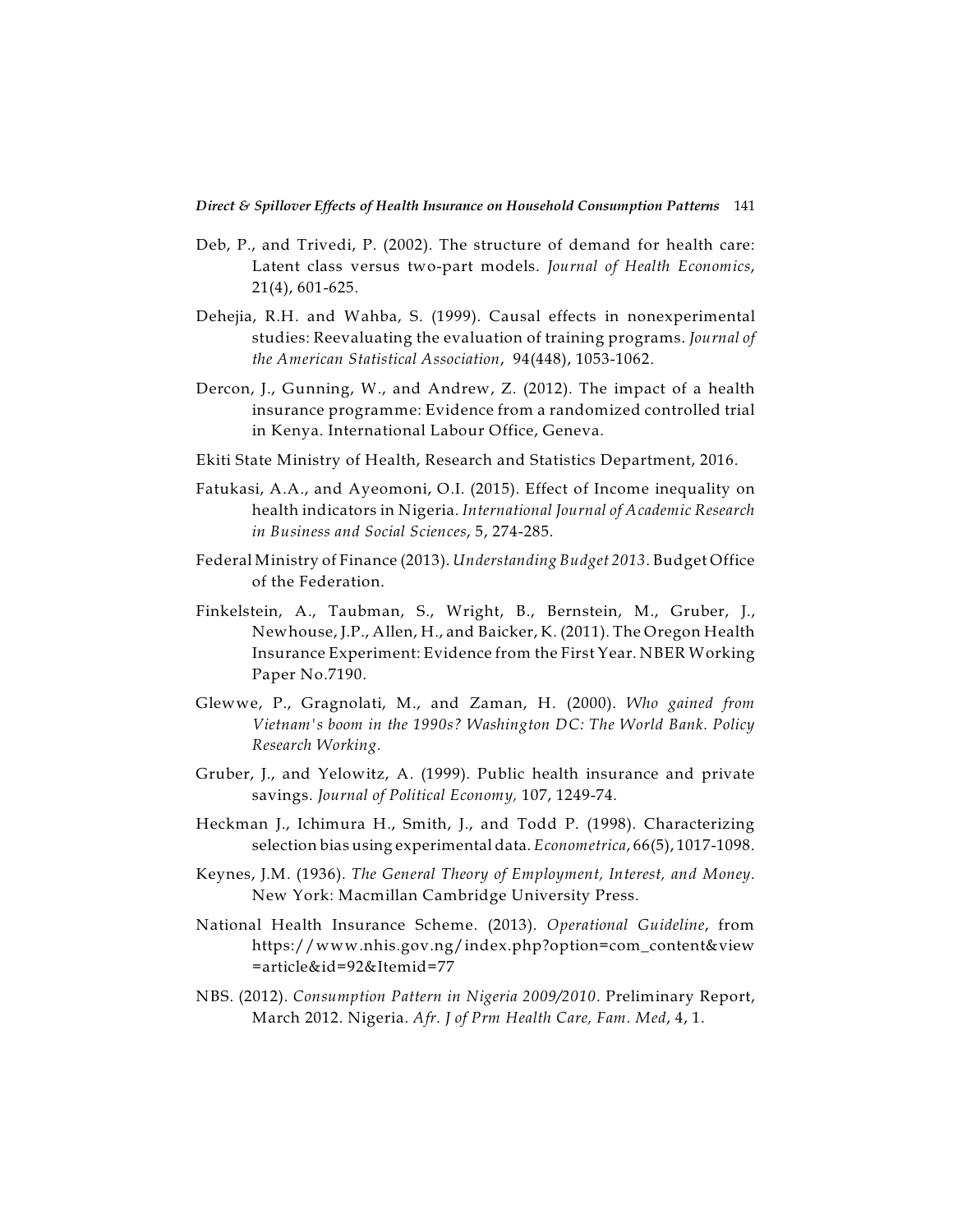- Obikeze, E., Onwujekwe O., Uzochukwu B., Chukwuogo, O., Uchegbu, E., Soludo, E. and Uguru, N. (2013). Benefit incidence of National Health Insurance Scheme in Enugu State, Southeast Nigeria. *African Journal of Health Economics*.
- Olayiwola, S. O. (2015). Adverse Selection, Moral Hazard and the Welfare Effects of Health Insurance in Nigeria. Unpublished PhD thesis in the Department of Economics, University of Ibadan.
- Onyedibe, K. I., Goyit, M., and Gomam, N. E. (2012). An evaluation of the National Health Insurance Scheme (NHIS) in Jos, a north-central Nigerian city. *Global Advanced Research Journal of Microbiology*, 1, 005- 012.
- Preker, A. and Carrin, G. (2004). *Health Financing for Poor People*. Washington DC: World Bank Press. Program on Child Mortality in Costa Rica, from http://archive,uissp.org/members/restric/publicatios/ MexicoCity03/5-pov-dow03.pdf
- Rosenbaum, P.R. (2002). Covariance adjustment in randomized experiments and observational studies. *Statistical Science*, 17(3), 286-327.
- Rosenbaum, P., and Rubin, D. (1983). The central role of the prospensity score in observation studies for casual effects. *The Stata Journal* 4, 358- 377.
- Rubin, D,B. (1974). Estimating causal effects of treatments in randomized and nonrandomized studies. *Journal of Educational Psychology*, 66(5), 688-701. Https://doi.org/10.1037/h0037350.
- Sheu, J., and Lu, R. (2014). The spillover effect of national health insurance on household consumption patterns: Evidence from a Natural Experiment in Taiwan. *Social Science & Medicine,* 111, 41-49.
- Smith, J. A., and Todd, P. E. (2001). Reconciling conflicting evidence on the performance of propensity score matching methods. *New Developments in Evaluating Social Programs,* 91(2).
- Townsend, R.M. (1994). Risk and insurance in village India. *Econometrical*, 62, 539-591.
- Uzochukwu, A., and Uju, E. (2012). Implications of households catastrophic out-of-pocket (OOP) healthcare spending in Nigeria. *Journal of Research in Economics and International Finance*, 1, 136-140.
- Varian, H.R. (1992). *Microeconomic Analysis*, Third edition.